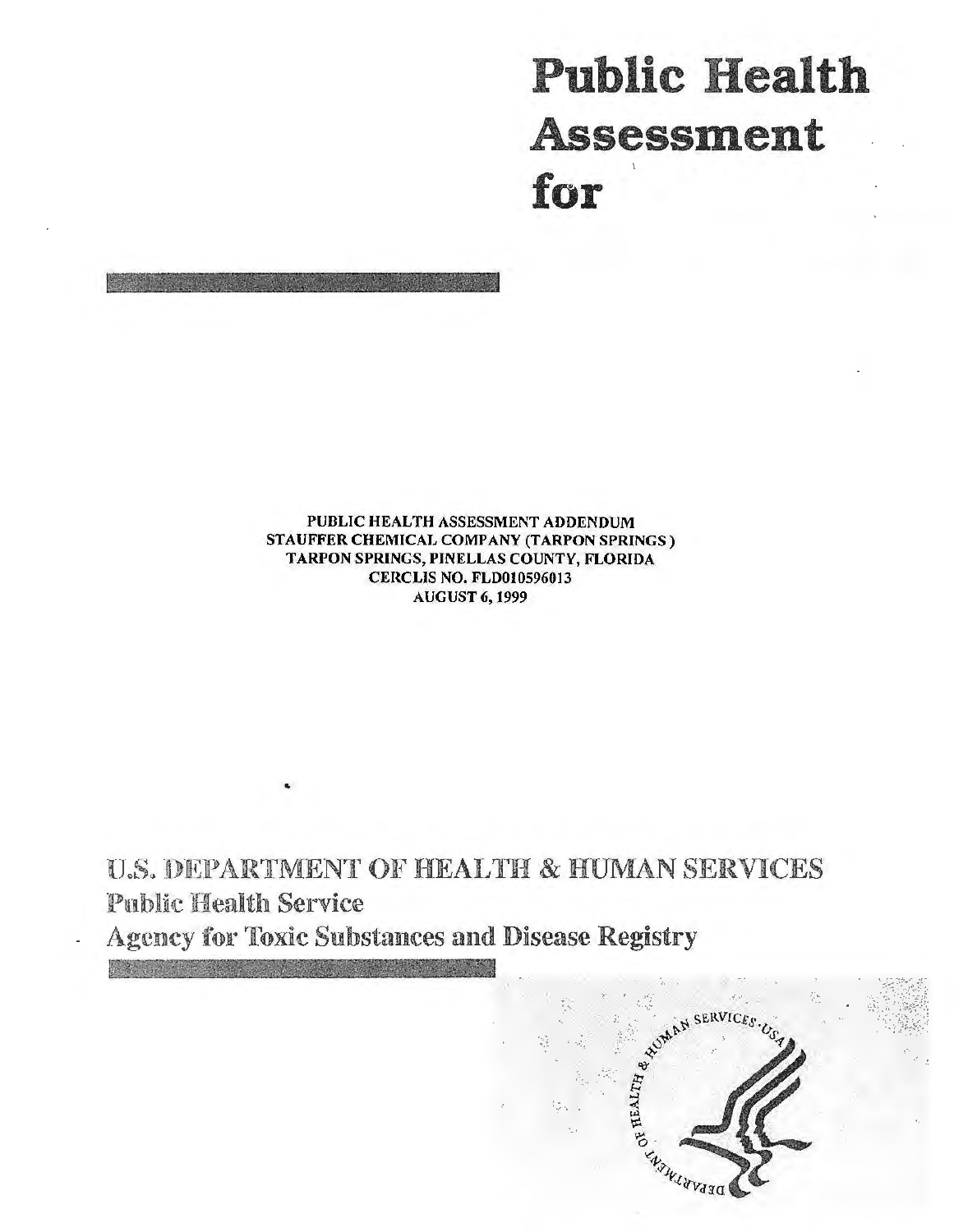#### THE ATSDR PUBLIC HEALTH ASSESSMENT: A NOTE OF EXPLANATION

This public health assessment was prepared by ATSDR pursuant to the Comprehensive Environmental Response, Compensation, and Liability Act (CERCLA or Superfund) section 104 (i)(6) (42 U.S.C. 9604 (i)(6)), and in accordance with our implementing regulations (42 C.F.R. Part 90). In preparing this document, ATSDR has collected relevant health data, environmental data, and community health concerns from the Environmental Protection Agency (EPA), state and local health and environmental agencies, the community, and potentially responsible parties, where appropriate.

In addition, this document has previously been provided to EPA and the affected states in an initial release, as required by CERCLA restion 104 (i)(O)(1), for their information and review. The revised document was released for a 30-day public comment period. Subsequent to the public comment period, ATSDR addressed all public comments and revised or appended the document as appropriate. The public health assessment has now been reissued. This concludes the public health assessment process for this site, unless additional information is obtained by ATSDR which, in the agency's opinion, indicates a need to revise or append the conclusions previously issued.

|                                                                                              | Barry L. Johnson, Ph.D., Assistant Administrator |
|----------------------------------------------------------------------------------------------|--------------------------------------------------|
|                                                                                              |                                                  |
|                                                                                              |                                                  |
|                                                                                              |                                                  |
|                                                                                              |                                                  |
|                                                                                              |                                                  |
| Program Evaluation, Records, and Information Services Branch  Max M. Howie, Jr., M.S., Chief |                                                  |

Use of trade names is for identification only and does not constitute endorsement by the Public Health Service or the U.S. Department of Health and Human Services.

> Additional copies of this report are available from: National Technical Information Service, Springfield, Virginia (703) 487-4650

> > $\bar{z}$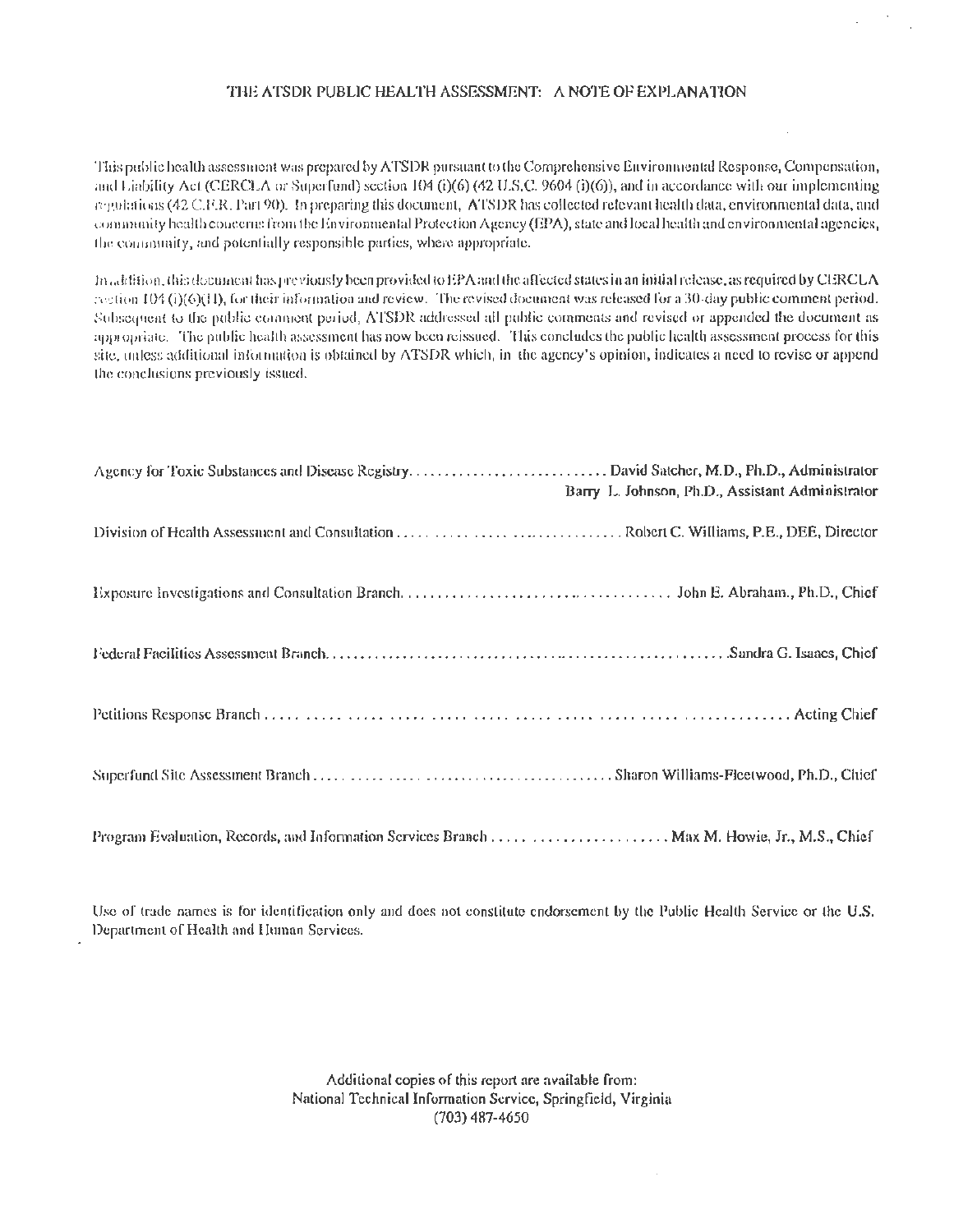Stauffer Chemical Company (Tarpon Springs)

 $\sim$   $\sim$ 

Final Release

# PUBLIC HEALTH ASSESSMENT ADDENDUM

# STAUFFER CHEMICAL COMPANY (TARPON SPRING)

# TARPON SPRING, PINELLAS COUNTY, FLORIDA

#### CERCLIS NO. FLD010596013

 $\ddot{\phantom{a}}$ 

Prepared by:

Energy Section Federal Facilities Assessment Branch Division of Health Assessment and Consultation Agency for Toxic Substances and Disease Registry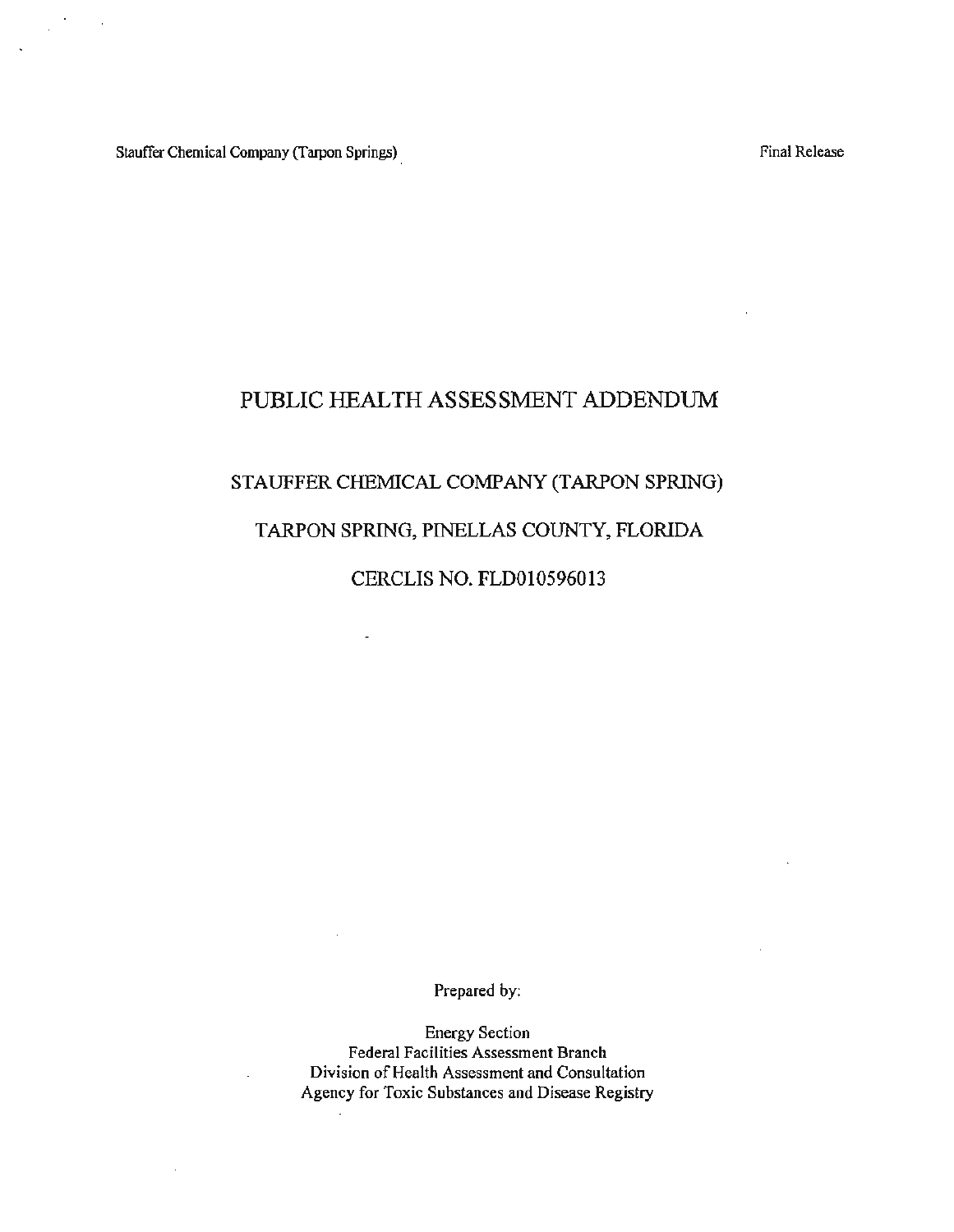#### FOREWORD

The Agency for Toxic. Substances and Disease Registry, ATSDR, is an agency of the U.S. Public Health Service. It was established by Congress in 1980 under the Comprehensive Environmental Response, Compensation, and Liability Act, also known as the *Superfund* law. This law set up a fund to identify and clean up our country's hazardous waste sites. The Environmental Protection Agency, EPA, and the individual states regulate the investigation and clean up of the sites.

Since 1986, ATSDR has been required by law to conduct a public health assessment at each of the sites on the EPA National Priorities List. The aim of these evaluations is to find out if people are being exposed to hazardous substances and, if so, whether that exposure is harmful and should be stopped or reduced. (The legal definition of a health assessment is included on the inside front cover.) If appropriate, ATSDR also conducts public health assessments when petitioned by concerned individuals. Public health assessments are carried out by environmental and health scientists from ATSDR and from the states with which ATSDR has cooperative agreements.

**Exposure:** As the first step in the evaluation, ATSDR scientists review environmental data to see how much contamination is at a site, where it is, and how people might come into contact with it. Generally, ATSDR does not collect its own environmental sampling data but reviews information provided by the EPA, other government agencies, businesses, and the public. When there is not enough environmental information available, the report will indicate what further sampling data is needed.

Health Effects: If the review of the environmental data shows that people have or could come into contact with hazardous substances, ATSDR scientists then evaluate whether or not there will be any harmful effects from these exposures. The report focuses on public health, or the health impact on the community as a whole, rather than on individual risks. Again, ATSDR generally makes use of existing scientific information, which can include the results of medical, toxicologic and epidemiologic studies and the data collected in disease registries. The science of environmental health is still developing, and sometimes scientific information on the health effects of certain substances is not available. When this is so, the report will suggest what further research studies are needed.

Conclusions: The report presents conclusions about the level of a health threat, if any, posed by a site and recommends ways to stop or reduce exposure in its public health action plan. ATSDR is primarily an advisory agency, so usually these reports identify what actions are appropriate to be undertaken by the EPA, other responsible parties, or the research or education divisions of ATSDR. However, if there is an urgent health threat, ATSDR can issue a public health advisory warning people of the danger. ATSDR can also authorize health education or pilot studies of health effects, full-scale epidemiology studies, disease registries, surveillance studies or research on specific hazardous substances.

Interactive Process: The health assessment is an interactive process. ATSDR solicits and evaluates information from numerous city, state and federal agencies, the companies responsible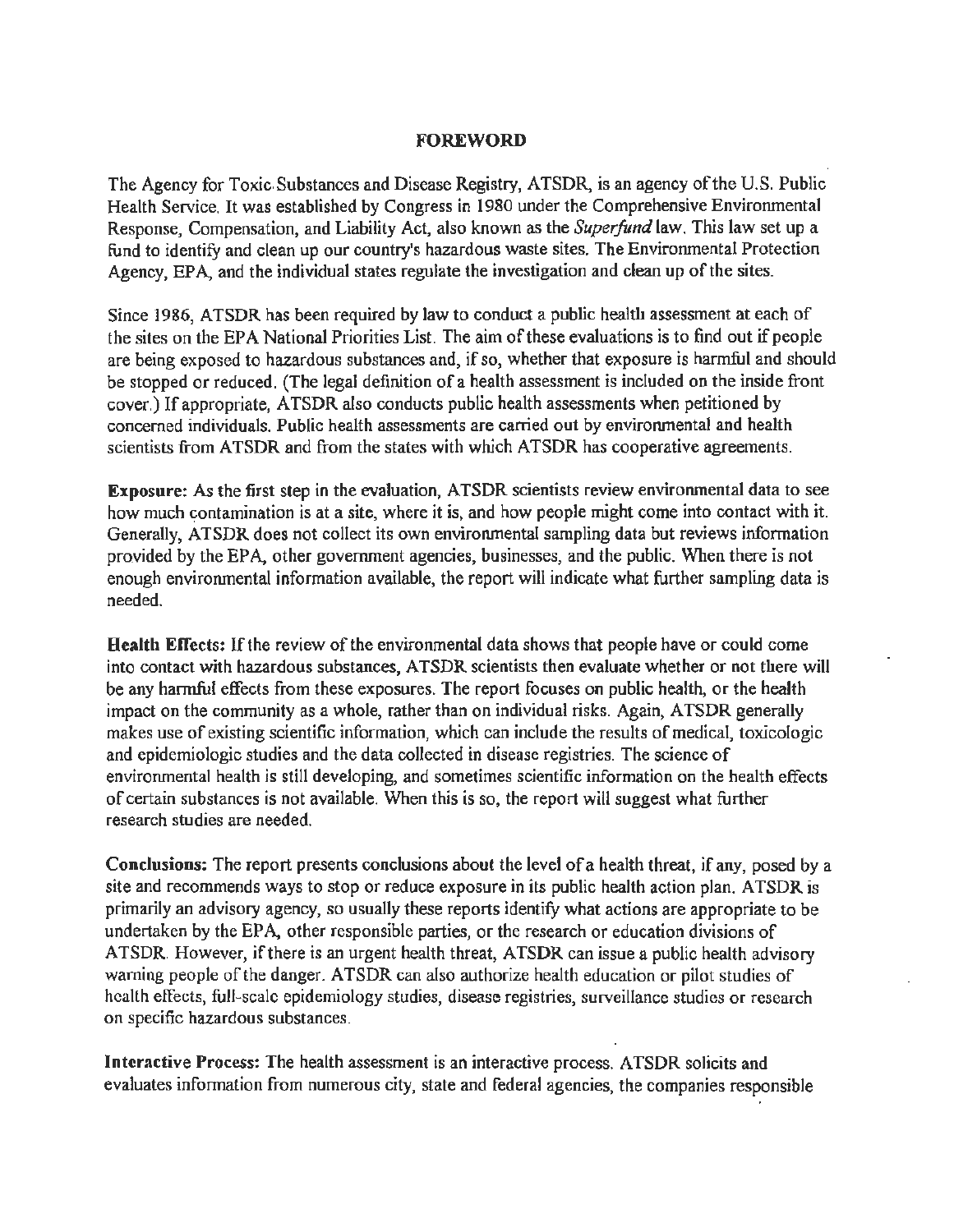for cleaning up the site, and the community. It then shares its conclusions with them. Agencies are asked to respond to an early version of the report to make sure that the data they have provided is accurate and current. When informed of ATSDR's conclusions and recommendations, sometimes the agencies will begin to act on them before the final release of the report.

Community: ATSDR also needs to learn what-people in the area know about the site and what concerns they may have about its impact on their health. Consequently, throughout the evaluation process, ATSDR actively gathers information and comments from the people who live or work near a site, including residents of the area, civic leaders, health professionals and community groups. To ensure that the report responds to the community's health concerns, an early version is also distributed to the public for their comments. All the comments received from the public are responded to in the final version of the report.

Comments: If, after reading this report, you have questions or comments, we encourage you to send them to us.

Letters should be addressed as follows:

Attention: Chief, Program Evaluation, Records and Information Services Branch, Agency for Toxic Substances and Disease Registry, 1600 Clifton Road (E-56), Atlanta, GA 30333.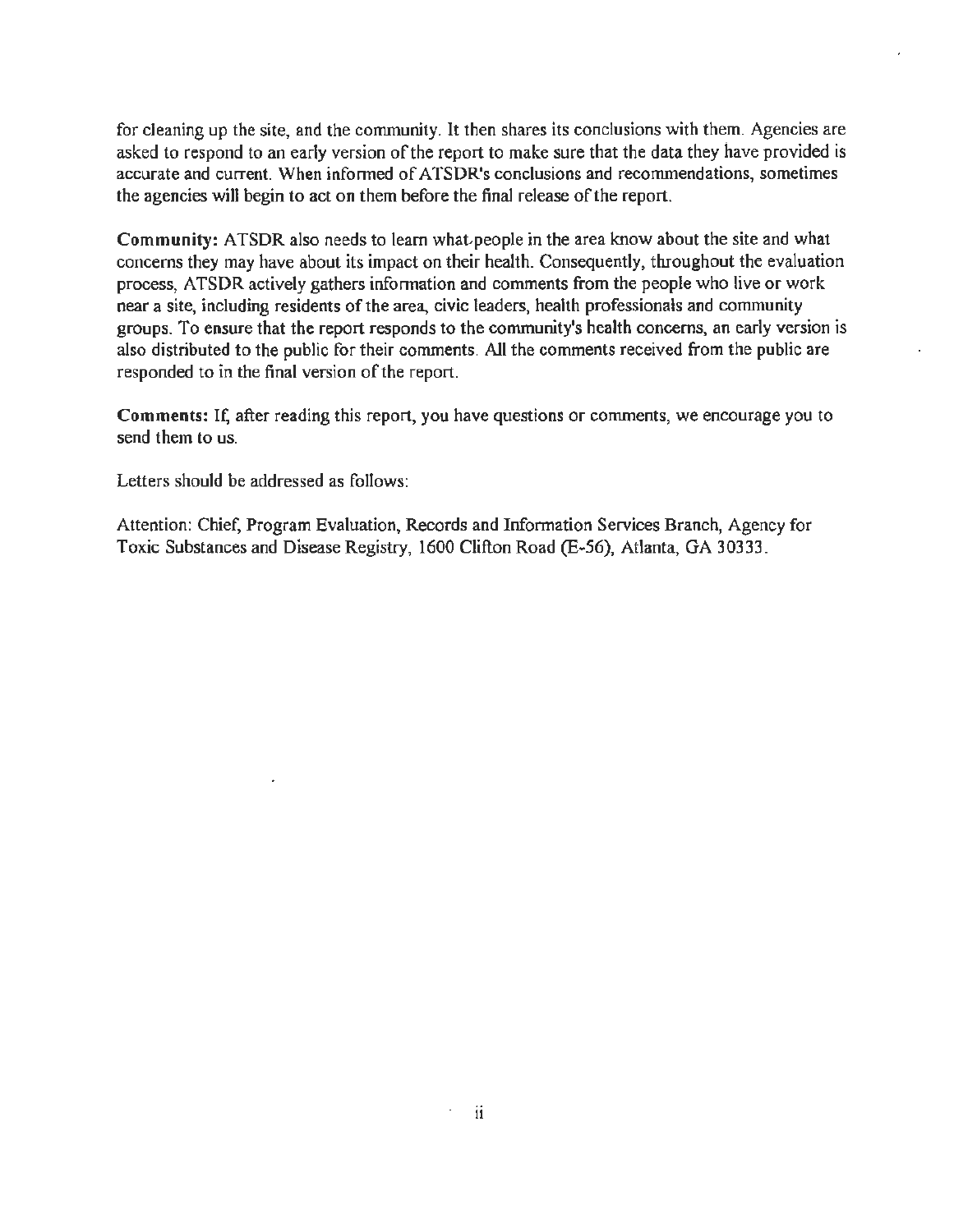# TABLE OF CONTENTS

 $\sigma_{\rm{max}}$ 

|               | $\sim$ $\sim$ $\sim$                            |
|---------------|-------------------------------------------------|
|               |                                                 |
|               |                                                 |
|               |                                                 |
|               | ENVIRONMENTAL CONTAMINATION AND OTHER HAZARDS 5 |
|               |                                                 |
|               |                                                 |
|               |                                                 |
|               |                                                 |
|               |                                                 |
|               |                                                 |
|               |                                                 |
| Appendix A    |                                                 |
| Appendix B    |                                                 |
| <b>TABLES</b> |                                                 |

| Table 1 Stauffer Chemical Vicinity Properties - Residence 1  A 1                                    |  |
|-----------------------------------------------------------------------------------------------------|--|
| Table 2 Stauffer Chemical Vicinity Properties - Residence 2  A 2                                    |  |
| Table 3 Stauffer Chemical Vicinity Properties - Residence 3  A 3                                    |  |
| Table 4 Stauffer Chemical Vicinity Properties - Residence 4  A 3                                    |  |
| Table 5 Maximum Contaminant Concentrations in Parts per Million (ppm) $\dots \dots \dots \dots$ A 4 |  |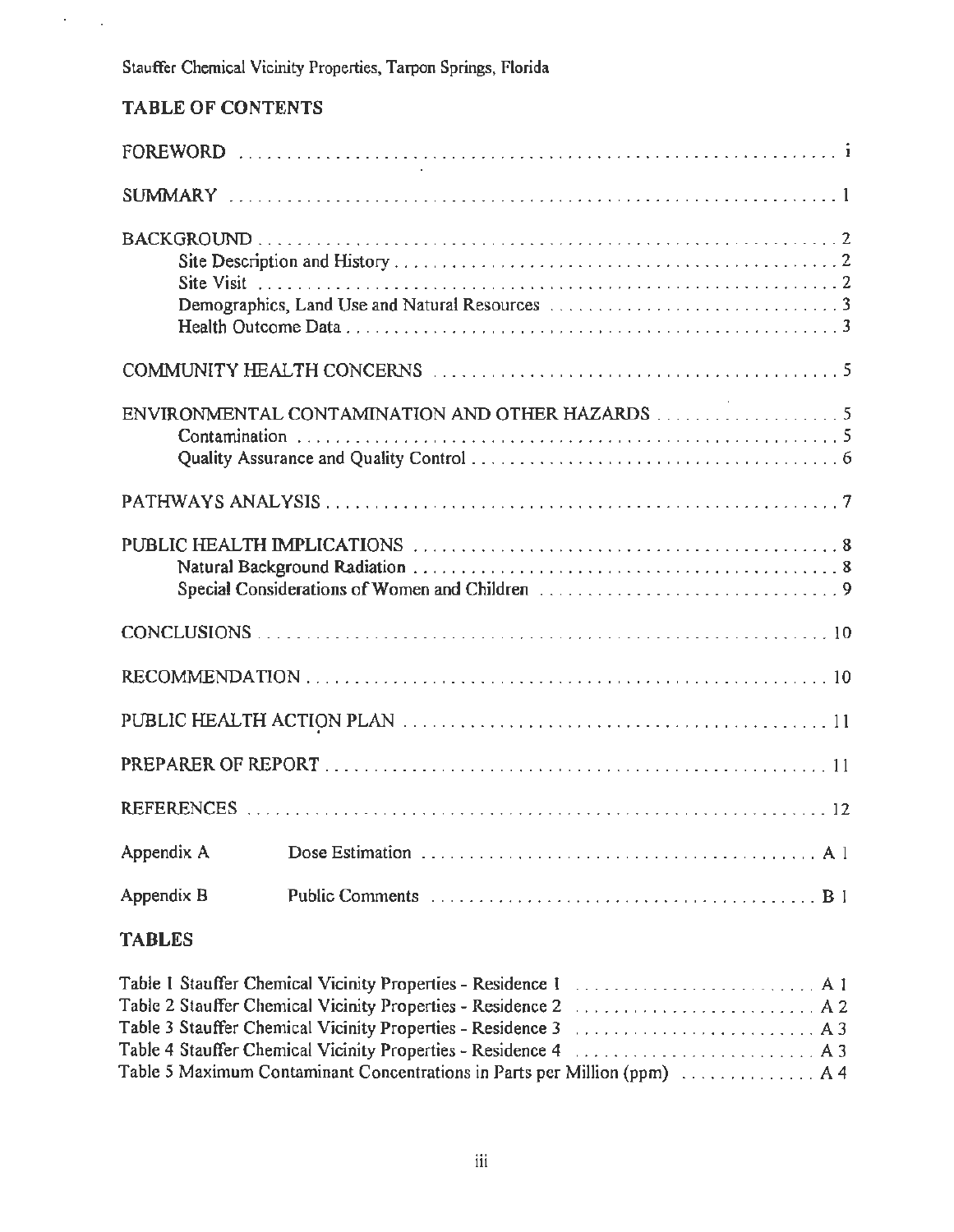# **FIGURE**

 $\bar{z}$ 

 $\ddot{\phantom{a}}$ 

Figure I. Map of Tarpon Springs, Florida with Demographics and Site . .... . ....... .. 4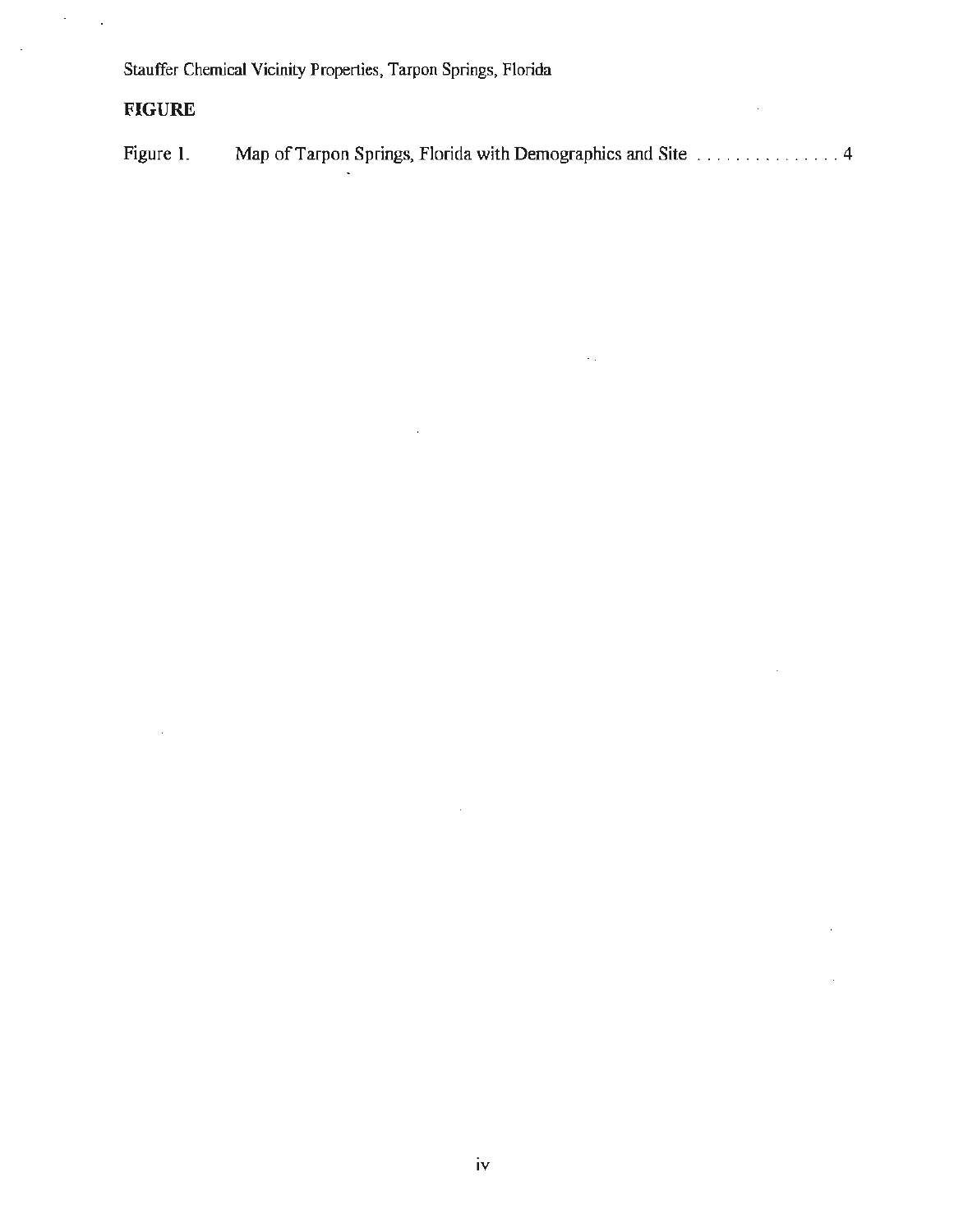#### **SUMMARY**

From 1947 to 1981, the Stauffer Chemical Company in Tarpon Springs, Florida, made elemental phosphorus from phosphate ore. While the plant was in operation, phosphate slag was transported off-site and used as aggregate in road bedding, road and driveway paving, and in concrete structures. The extent of the distribution could not be determined. Residents in the area expressed concern about possible adverse health effects resulting from exposure to radium and heavy metals leaching from phosphate slag that was used in nearby roads and buildings. Besides radium, other contaminants of concern to residents were arsenic, asbestos, uranium, radon, and ionizing radiation.

There is elevated background radiation from natural radium in phosphate slag and aggregate, but exposures are not expected to result in any adverse health outcomes.

Phosphate slag contains concentrations of metals above background levels. However, based on current epidemiological and medical information the levels are not likely to represent a public health hazard. Combined exposures from roads and driveways are not a health threat. The ATSDR recommends that public health education be provided, to help the public better understand that there is no public health hazard posed by the phosphate slag.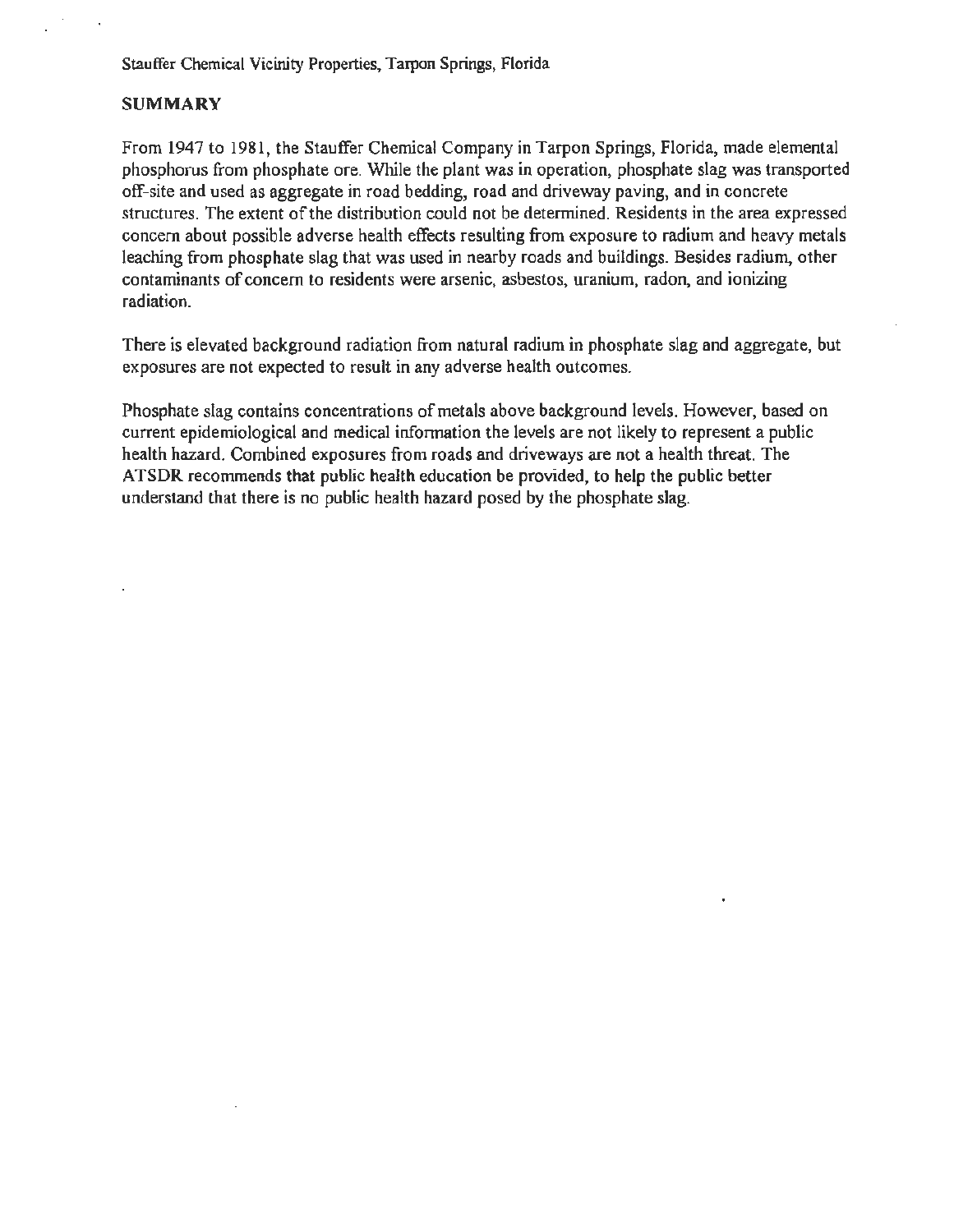# **BACKGROUND**

In February 1998, the Agency for Toxic Substances and Disease Registry (ATSDR) received a petition from a Tarpon Springs, Florida, resident. The person requested that the agency investigate health problems that might be associated with exposure to slag materials used in residential areas ofTarpon Springs. Since then, the ATSDR has responded to letters from several other residents. The U.S. Environmental Protection Agency (EPA), Region IV also requested that the ATSDR review the sampling data taken at several vicinity properties near the Stauffer Superfund site in Tarpon Springs. The EPA asked the ATSDR to review chemical and radiological sampling data of residential slag, to evaluate exposure scenarios, to provide radiological dose estimates, and to make recommendations for protection of public health.

Since receiving letters from concerned Tarpon Springs residents, ATSDR staff members have begun investigating residents' health concerns and possible associations between those concerns and exposures to hazardous substances.

#### A. Site Description and History

From 1947 to 1981, the Stauffer Chemical Company (which operated under different ownership until 1960) made elemental phosphorus from phosphate ore using an arc furnace process. The processed ore was shipped off-site to produce agricultural products, food-grade phosphates, and flame retardants. While the chemical plant operated, waste products (i.e., slag) were disposed of on the plant property, shipped off-site by rail, and given to local residents to be used as fill and aggregate.

The Stauffer plant was added to the EPA Superfund list in 1994 because of pollution on the site. Superfund is a federal program for finding and cleaning up hazardous waste sites in this country. Since 1994, the EPA has been working to clean up the Stauffer site. The EPA is testing and monitoring the soil, water, and air at the site and at vicinity properties to protect nearby residents against health problems that might result from exposure to hazardous waste.

#### B. Site Visit·

In May 1998, ATSDR staff members visited Tarpon Springs to meet with residents and to gather more information. Staff members addressed residents' questions. ATSDR and EPA Region IV personnel visited several vicinity properties in Tarpon Springs and Holiday, Florida. They saw the Stauffer Chemical Superfund site from the site boundary including the Anclote River. During a boat tour on the Anclote River, the ATSDR and the EPA were shown where slag from the site was used to fill in an inlet on site property.

In August 1998, EPA Region IV personnel and staff from EPA's National Air and Radiation Environmental Laboratory (NAREL) in Montgomery, Alabama, took samples of building materials and roads and performed radiological surveys of several vicinity properties.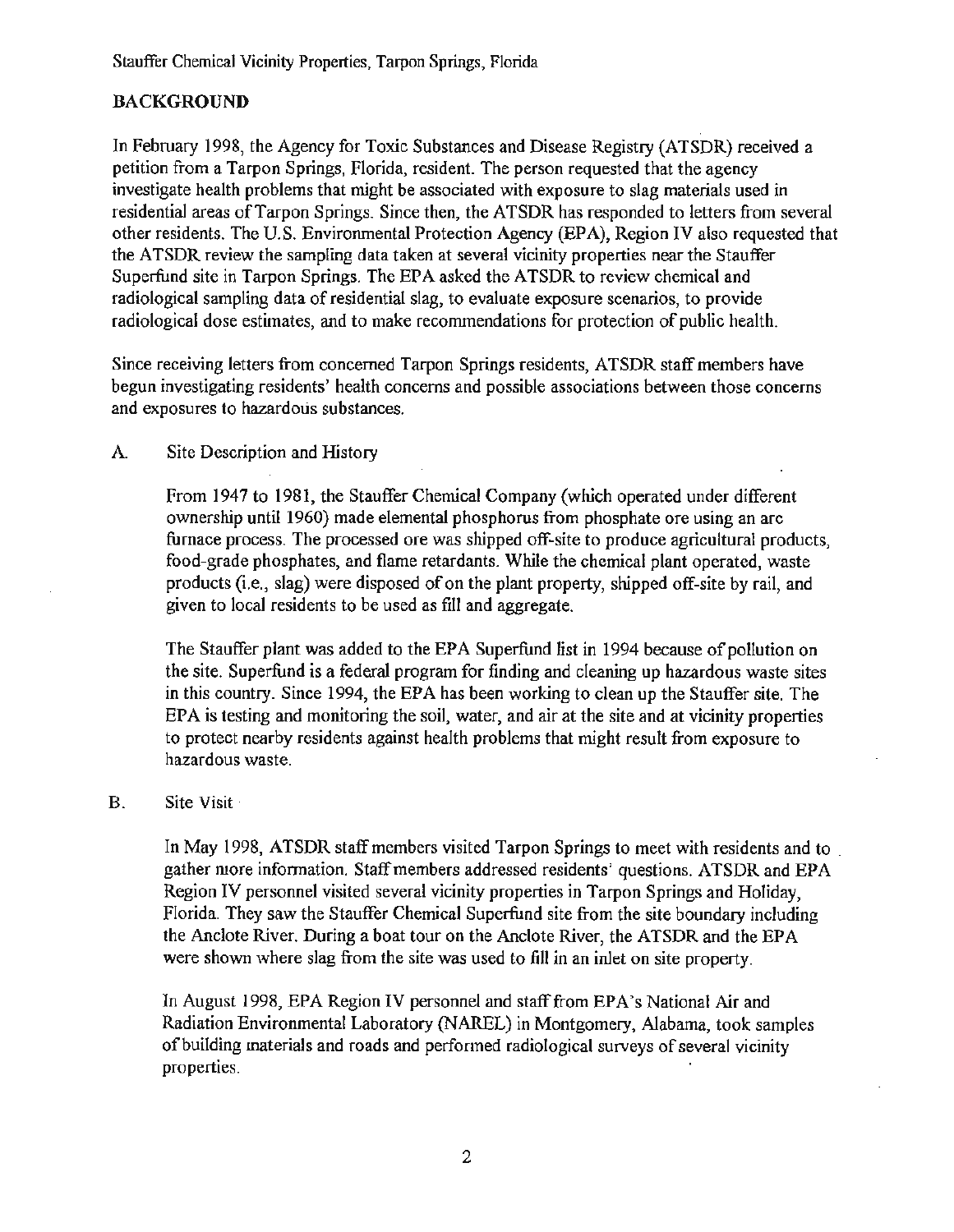C. Demographics, Land Use and Natural Resources

The City of Tarpon Springs is in Pinellas County, Florida. The community is near the Anclote River, about 1.6 miles east of the Gulf of Mexico. Gulfside Elementary School is directly across the street from the Stauffer site and Tarpon Springs Middle and High Schools are also in close proximity.

According to 1990 census data (1), 9,231 people live within a one-mile radius of the site. About 97% of the population is white and 2.2% are black, with most being middle income level. A hospital, a nursing home, and a children's group home are within one mile of the site. There are about 100 private wells within this same area. The color maps on the following page give a graphical representation of the demographic data (see figure 1).

D. Health Outcome Data

Evaluation of available health outcome data did not find any elevated mortality rates for leukemia, bone cancer, or respiratory diseases. Rates for Pasco and Pinellas Counties were below the state averages for both respiratory disease and childhood leukemia and bone cancers.

Mortality data were analyzed for various respiratory diseases (ICD Codes 460 to 519.9) and for childhood radiogenic cancers (lCD Codes 204 to 204.9) in Florida counties surrounding the Stauffer site. Respiratory diseases were looked at, because of the dusts emitted from Stauffer Chemical when it was operating. The ATSDR used the *Wideranging ONline Data for Epidemiologic Research (WONDER)* system, which is a computer database designed by the Information Resources Management Office, Centers for Disease Control and Prevention (CDC), Public Health Service. The mortality section of the database provided information for comparing the rates of the county with rates for the state and the rest of the country.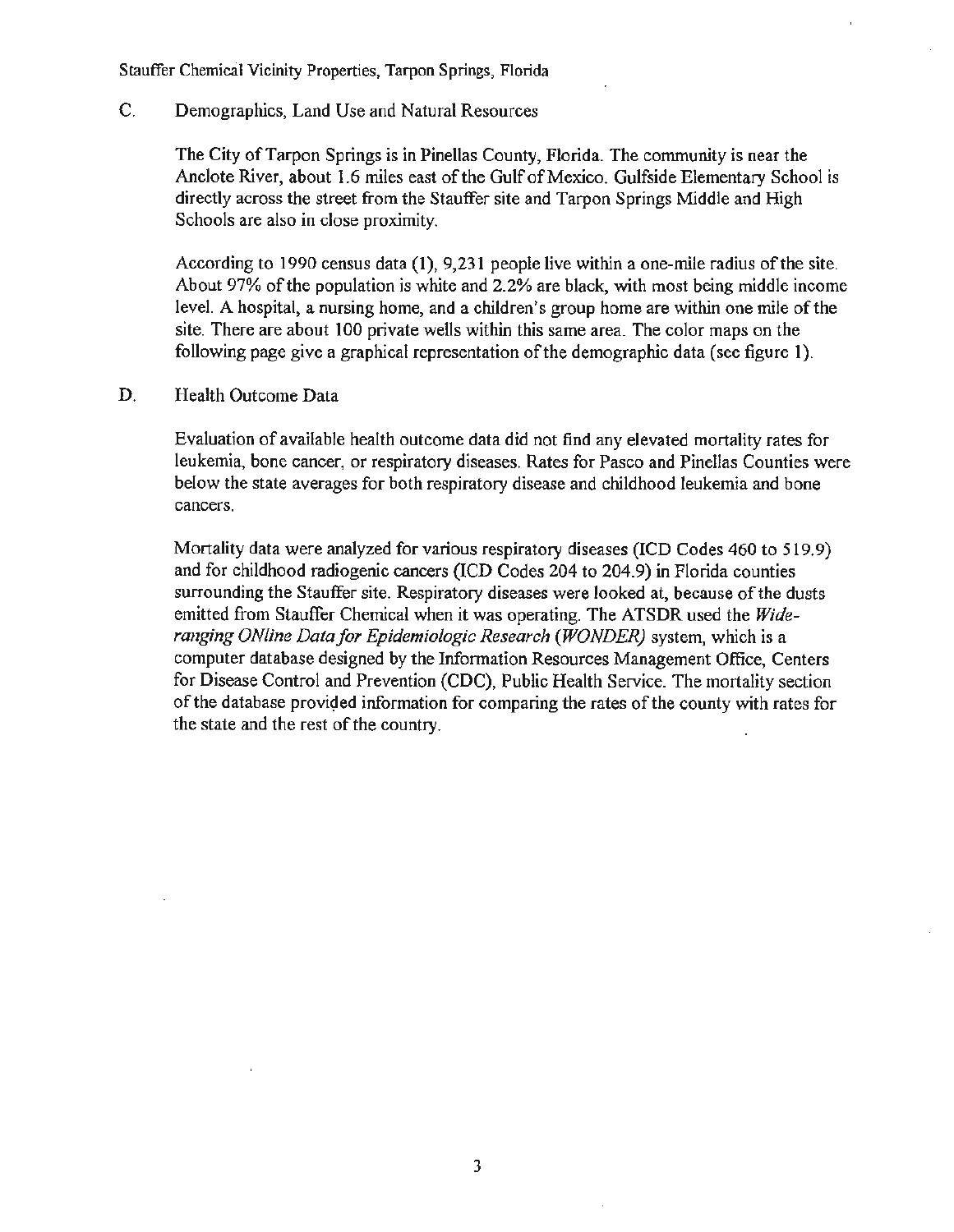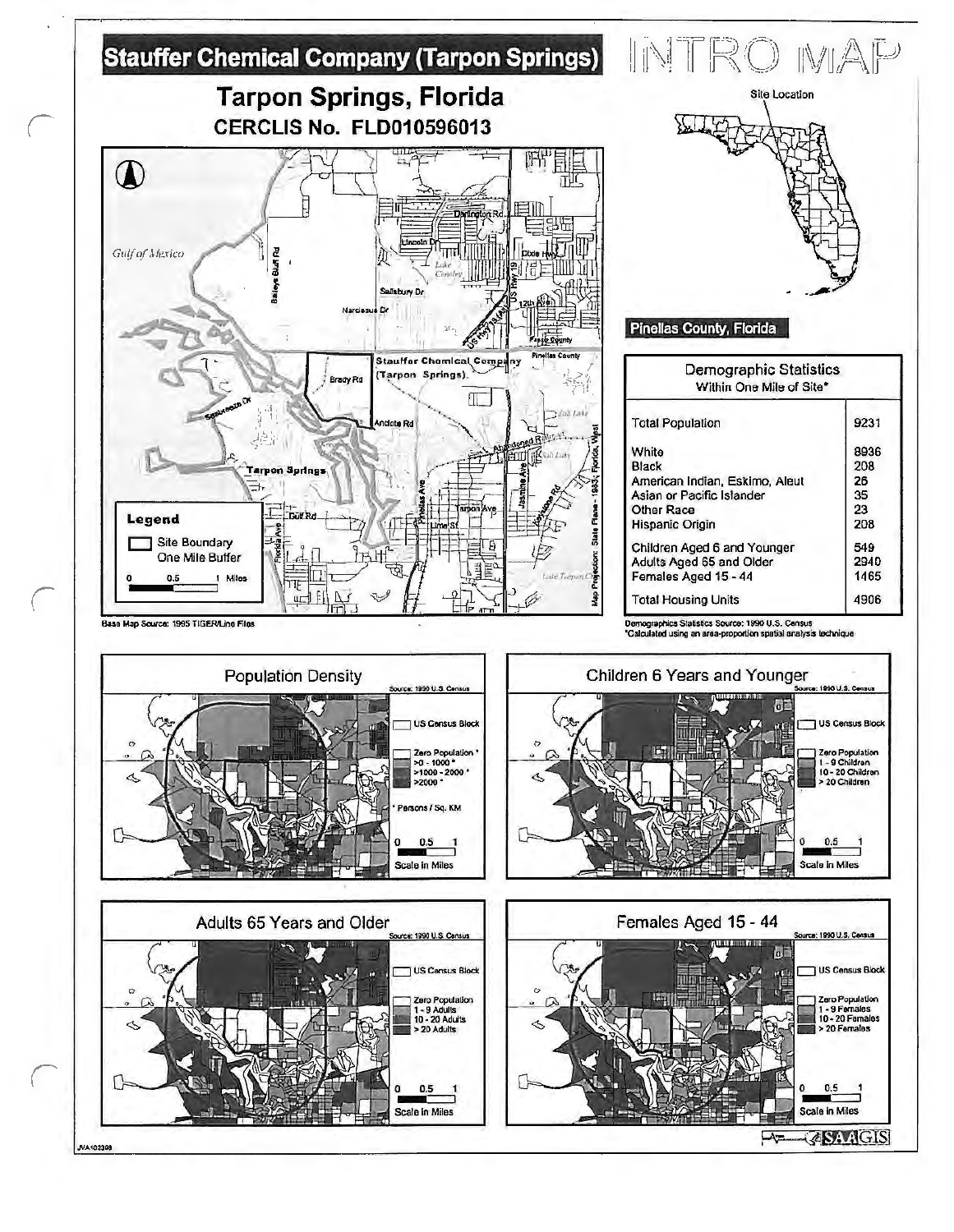#### COMMUNITY HEALTH CONCERNS

Residents from Tarpon Springs, and Holiday, Florida expressed concern about adverse health effects resulting from exposure to radium and heavy metals leaching from phosphate slag that was used in nearby roads and buildings. Besides radium, other contaminants of concern to residents were arsenic, beryllium, uranium, radon, and ionizing radiation.

#### ENVIRONMENTAL CONTAMINATION AND OTHER HAZARDS

#### A. Contamination

The ATSDR reviewed the report of the radiological survey that EPA Region IV conducted during the week of August 23, 1998 (2). The gamma radiation surveys were taken at four residences near the Stauffer Chemical Superfund site in Tarpon Springs, Florida. Slag and soil samples were taken at 10 residences and chemically analyzed (3) to determine if there was a toxicological risk to the public and also to compare the contaminants in the off site slag to those at the Stauffer site. Slag appeared to be in a sintered form (i.e., a glass like material), consistent with an arc furnace extraction process. Samples were analyzed for aluminum, antimony, arsenic, asbestos, barium, beryllium, cadmium, chromium, cobalt, copper, iron, manganese, mercury, nickel, radium, selenium, silver, thallium, vanadium, fluoride, and zinc.

ATSDR staff also reviewed relevant tests conducted by EPA representatives (2,3) and health-related reports issued by the Florida Department of Health (FDOH). The FDOH, through a cooperative agreement with the ATSDR, has issued a public health assessment for the Stauffer site (4) and a health consultation for the Gulfside Elementary School in Holiday, Florida (5).

Appendix A contains the radiological survey and sampling data from the site visit (Stauffer Chemical Vicinity Properties) during the week of August 23, 1998.

Static gamma radiation surveys were taken in four residences using a pressurized ion chamber (PIC). This instrument is calibrated in microrad per hour ( $\mu$ rad/hr) and was provided and operated by the EPA's National Air, Radiation and Environmental Laboratory (NAREL). Comparison surveys were taken at the same locations with a Bicron Micro Rem meter, *SIN* B792W, calibration date of August 4, 1998. Measurements were taken at both waist level (normal standard for exposure surveys) and ground level for comparison purposes.

The hurricane proof construction style of residence #I (see Table 1) is different from that of any other home encountered. The floors and some walls on both levels are poured concrete that use phosphate slag as aggregate. This resulted in the basement floors having more than twice the gamma dose rate of the upstairs living space.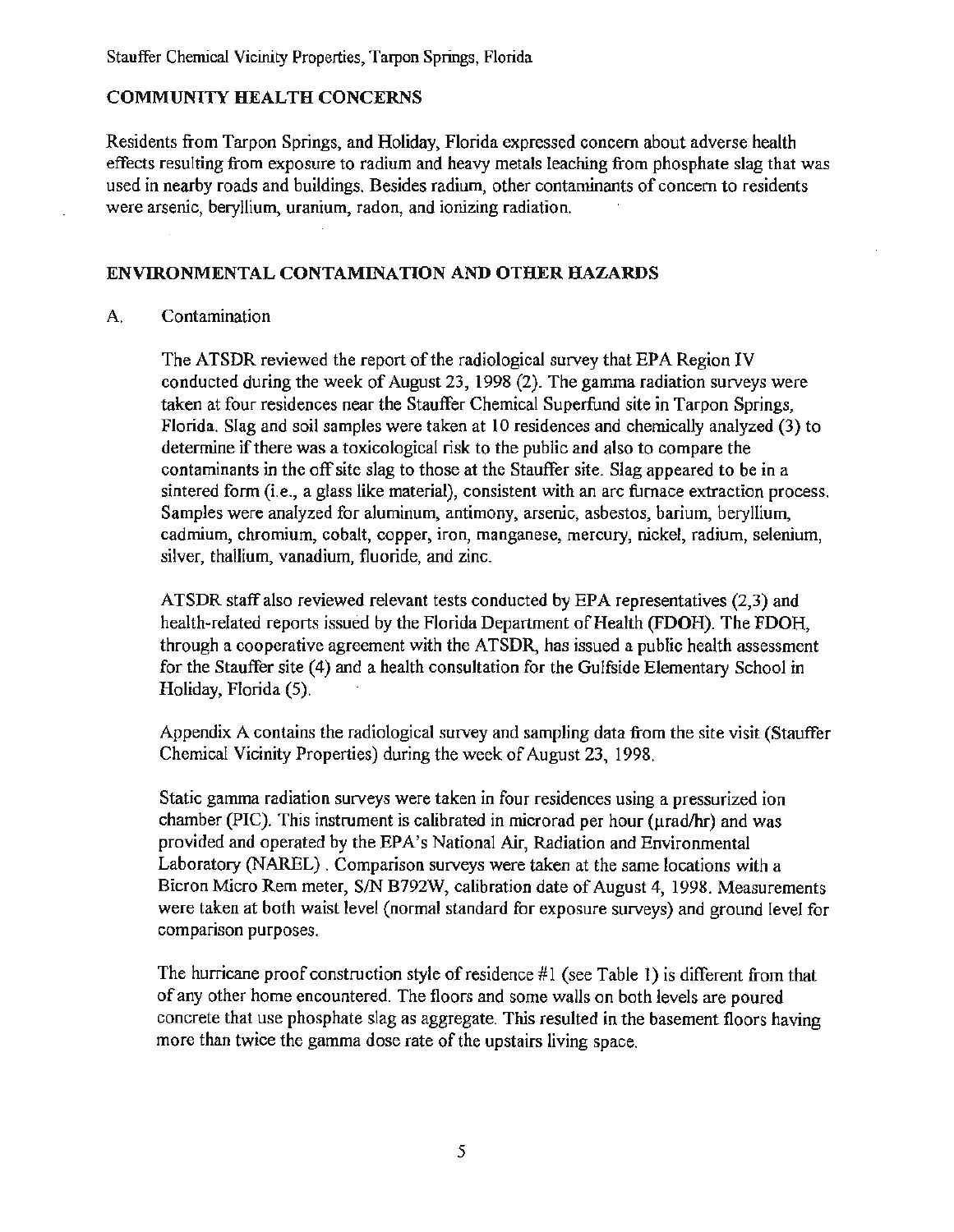#### B. Quality Assurance and Quality Control

In preparing this public health assessment (PHA), the ATSDR relied on the information provided in the referenced documents. The agency assumed that adequate quality assurance and quality control measures were followed with regard to chain-of-authority, laboratory procedures, and data reporting. The validity of the analyses and the conclusions drawn in this document was determined by the availability and reliability of the referenced information.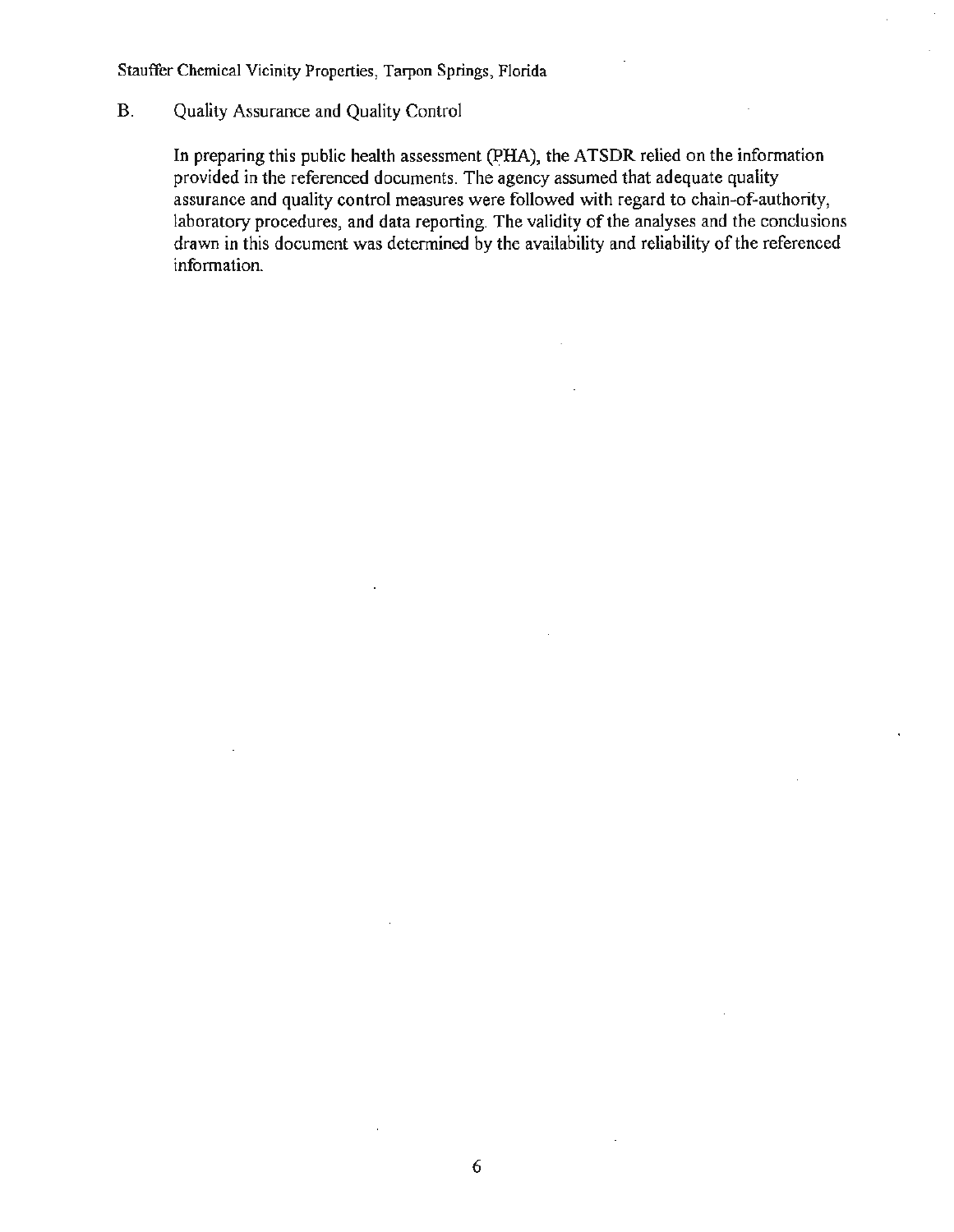### PATHWAYS ANALYSIS

As of June, 1998, there was a completed exposure pathway from ionizing radiation from elevated background, but not at levels expected to cause adverse health effects. EPA samples of selected residences found that driveways, yard fill, home foundations, and other concrete structures contained phosphate slag with measurable concentrations of the natural radium isotope Ra-226 (3). Phosphate slag is a naturally-occurring radioactive material, not a man-made radioactive material or a licensed radioactive materiaL

Radiation dose measurements in several homes were elevated compared to background measurements, but not sufficient to represent a health hazard. The normal background for the Tarpon Springs area was about 60 millirem per year (mrem/yr), excluding the contribution from radon. If the dose from radon for this part of Florida is included, the annual background dose is about 160 mrem/yr. Florida has a low background dose compared to Denver, Colorado, which is about 300 millirem (including the contribution to total dose from radon). The International Council on Radiation Protection (ICRP) (6) and the National Council on Radiation Protection and Measurements (NCRP) (8) both consider phosphate slag in building materials to be part of background.

The NCRP, in its report number 116, on page 50, gives the average dose from background radiation (excluding contribution from radon) to be 100 millirem per year and recommends that doses from background should be remediated if they exceed 500 millirem per year (8). To put this in perspective, the ICRP recommends that radiation doses to the public not exceed 500 rnillirem in any 5 year period and should be less than 100 millirem per year over a lifetime, excluding doses from background (i.e., natural sources like phosphate slag), diagnostic (e.g., x-rays) and other medical exposures(6). The lowest observed adverse effect level (LOAEL) from ionizing radiation is from 10,000 to 50,000 millirem in one exposure and is seen as a slight decrease in blood cell count (7).

Radon samples in homes were all below EPA's action level of 4 pCi/L. There was no radon gas coming from slag containing radium. The lack of radon would be expected from the glass-like character of the slag. Although phosphate slag contains heavy metals, leach testing of the samples taken by EPA, did not find measurable heavy metals. The glass-like property of the slag would also explain why heavy metals were not detected in leachate.

We made theoretical radiation dose calculations for the four properties in which gamma measurements were taken. We assumed a more conservative (high) occupancy factor of 18 hours per day in residence #1 and one hour on a slag aggregate driveway for 350 days per year, because of the young child present. For the other residences sampled, we assumed an occupancy factor of 17 hours in parts of the residence containing slag aggregate for 350 days per year. The calculated doses from building materials ranged from a high of210 millirem per year (mrem/yr) at residence #1 (see Table 1 in Appendix A) to a low of 41 m rem/vr at residence #3 (see Table 3 in Appendix A). No infants or elderly individuals, who might be expected to be home more than 18 hours per day, lived in the homes with the greatest amounts of slag aggregate. Using a conservative exposure model for a maximally exposed child in the most affected home, the expected annual dose was well below the NCRP's remediation recommendation of 500 mrem/yr (8).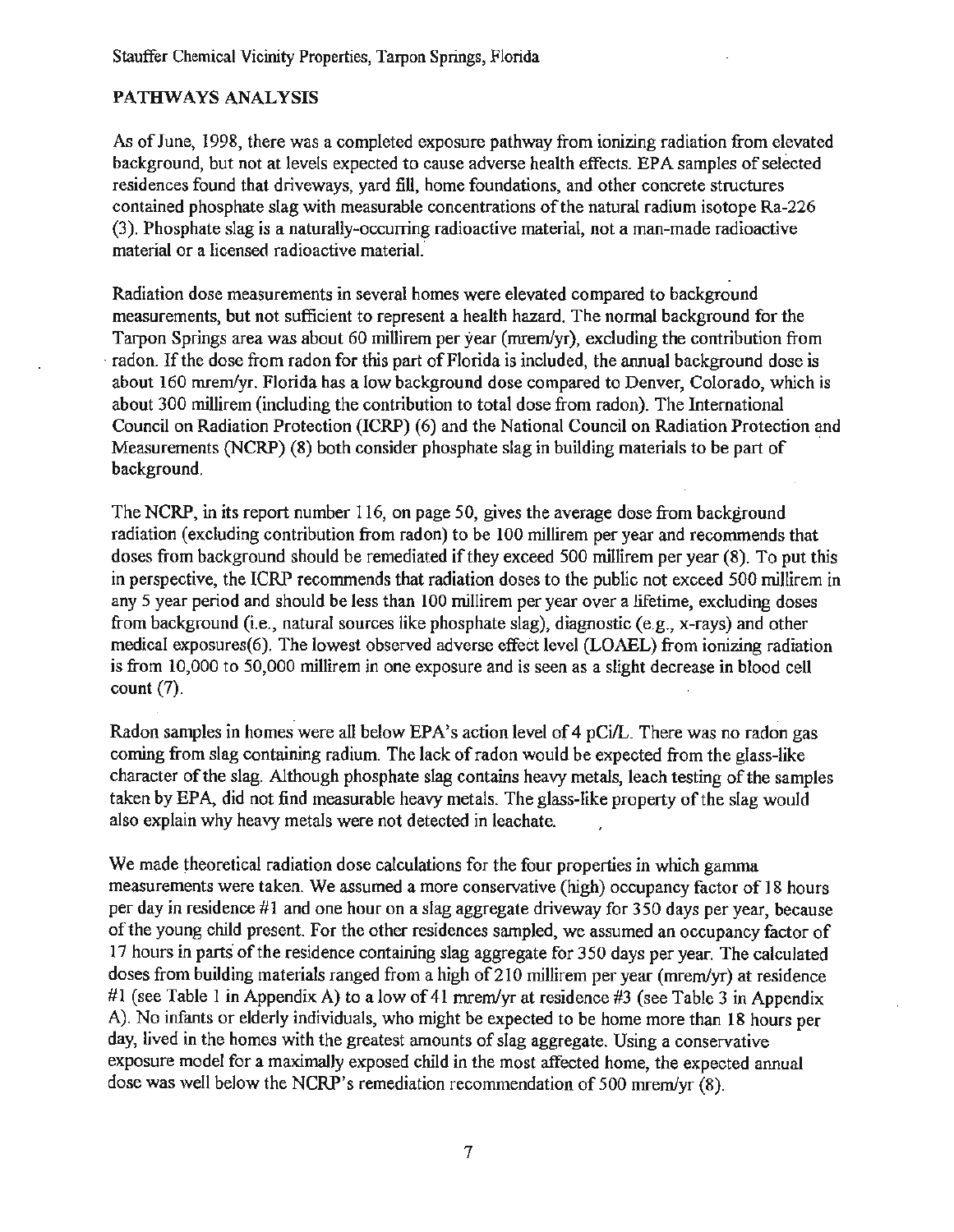# PUBLIC HEALTH IMPLICATIONS

All the radium levels sampled at off site residences and the associated gamma radiation were elevated above the local average for background radiation. The National Council on Radiation Protection and Measurements (NCRP), in its report number 116 on page 50, states that some building materials can contain naturally occurring radioactive materials and should only be remediated if annual doses exceed 500 millirem per year (8). The lowest observed adverse effect level (LOAEL) from ionizing radiation is from 10,000 to 50,000 millirem in a short period of time (i.e., less than a week) and is seen as a slight decrease in blood cell count (7). (Note: A millirem is equivalent to a millirad for gamma radiation.)

Of the four homes sampled in the Tarpon Springs area, only one exceeded 100 millirem per year, from structural building materials. Residence #1 had elevated radiation levels, especially in the basement. Using a conservative scenario, the annual dose to a young child living in a basement bedroom could receive about 210 mrem/yr additional background dose, which is well below the NCRP's 500 mrem/yr guideline (8).

The ICRP and NCRP recommendations are very conservative and are a factor of 100 below the LOAEL for acute exposure to ionizing radiation. Even though the total dose including radon would be 310 mrem/yr, this is still roughly the national average background dose in the United States of 300 mrem/yr (9). No adverse health effects would be expected from residing in the most affected home.

Phosphate slag at sampled vicinity properties does not appear to contain sufficient heavy metals to represent a public health hazard, based on current medical, epidemiological and toxicological information. For non-radioactive chemicals and metals, the ATSDR uses comparison values (contaminant concentrations in specific media and for specific exposure routes believed to be without risk of adverse health effects) to select contaminants for further evaluation. The ATSDR and other agencies have developed the values to provide guidelines for estimating media contaminant concentrations that are not likely to cause adverse health effects, given a standard daily ingestion rate and standard body weight. Table 5 lists environmental media exposure guidelines (EMEGs) and reference media exposure guidelines (RMEGs).

Many of these values have been derived from animal studies. Health effects are related not only to the exposure dose, but to the route of entry into the body and the amount of chemical absorbed by the body. Several comparison values might be available for a specific contaminant. To protect the most sensitive segment of the population, the ATSDR generally selects the comparison value that uses the most conservative exposure assumptions.

#### Natural Background Radiation

Natural radiation and naturally occurring radioactive materials in the environment provide the major source of radiation exposure to the public. For this reason, natural background radiation is often used as a comparison for man-made sources of ionizing radiation. Background radiation comes from cosmic sources, naturally occurring radioactive materials including radon, and global fallout as it exists in the environment from testing of nuclear explosive devices. Although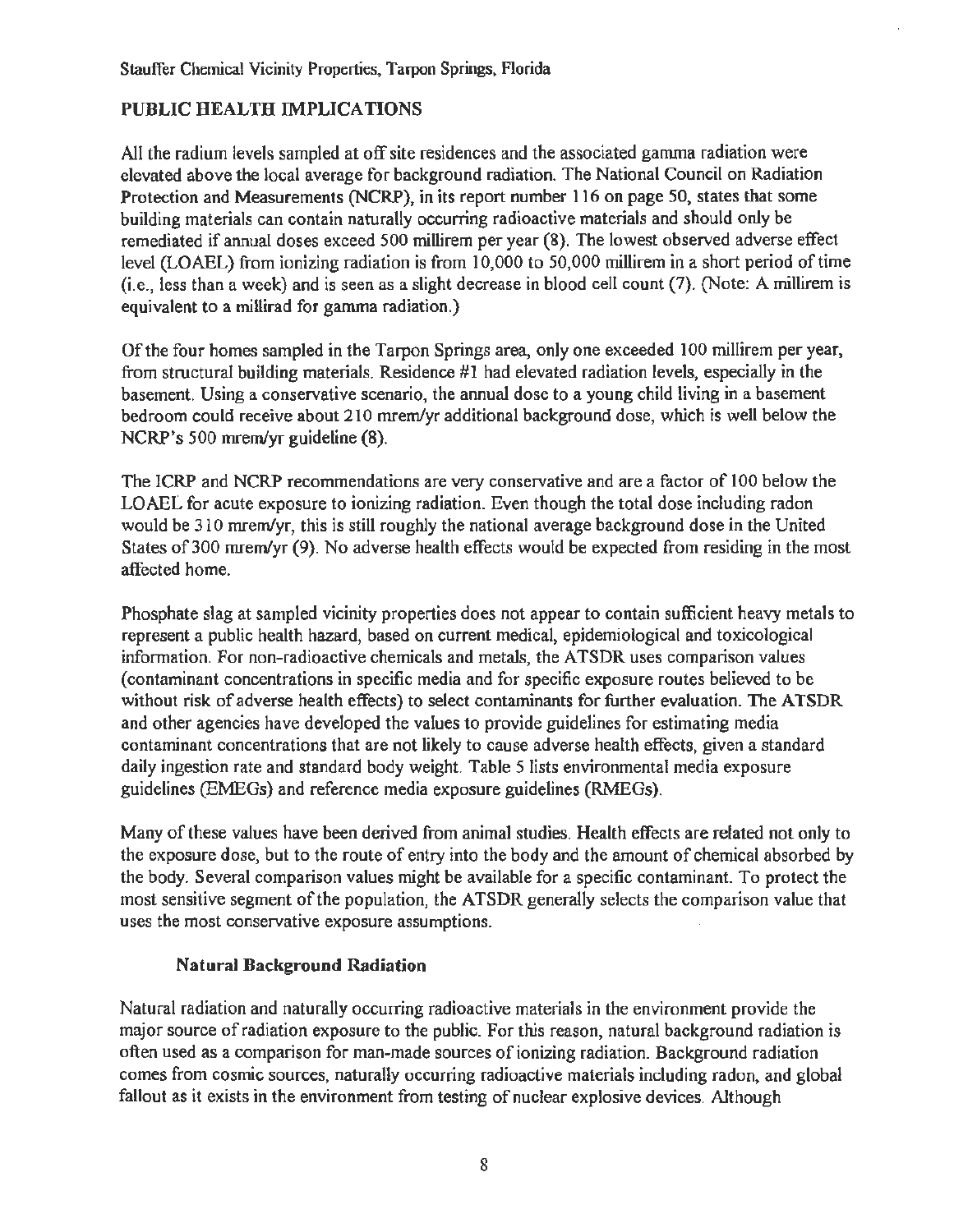numerous epidemiological studies have attempted to relate the health effects to exposures from elevated natural radiation, none has provided definitive results (10).

The average annual effective dose in the United States population from natural background radiation circa 1980 - 82 was 300 millirem per year (mrem/yr). Radon and its decay products account for roughly 200 mrem/yr. Cosmic radiation contributes 26 mrem/yr at sea-level and greater than 50 mrem/yr in Denver. Terrestrial gamma radiation from the earth and building material contributes an average of 28 mrem/yr, but in certain areas with uranium or phosphate ore bodies and coastal areas with deposits of monazite sands, the contribution can be as high as 2000 mrem/yr. The contribution from internal radioactive materials, such as potassium-40 and polonium-210, is about 39 mrem/yr  $(9)$ .

#### **Special Considerations of Women and Children**

Radiation doses are calculated at *Y2* meter (20 inches) from the floor to better estimate the dose to children. Although there is elevated background radiation from radium-containing slag and aggregate, the dose to children is approximately the national average background dose of 300 mrem per year and is not expected to result in any adverse health effects. Phosphate slag at sampled vicinity properties does not appear to contain sufficient heavy metals to represent a health hazard to women or children, based on current medical, epidemiological and toxicological information.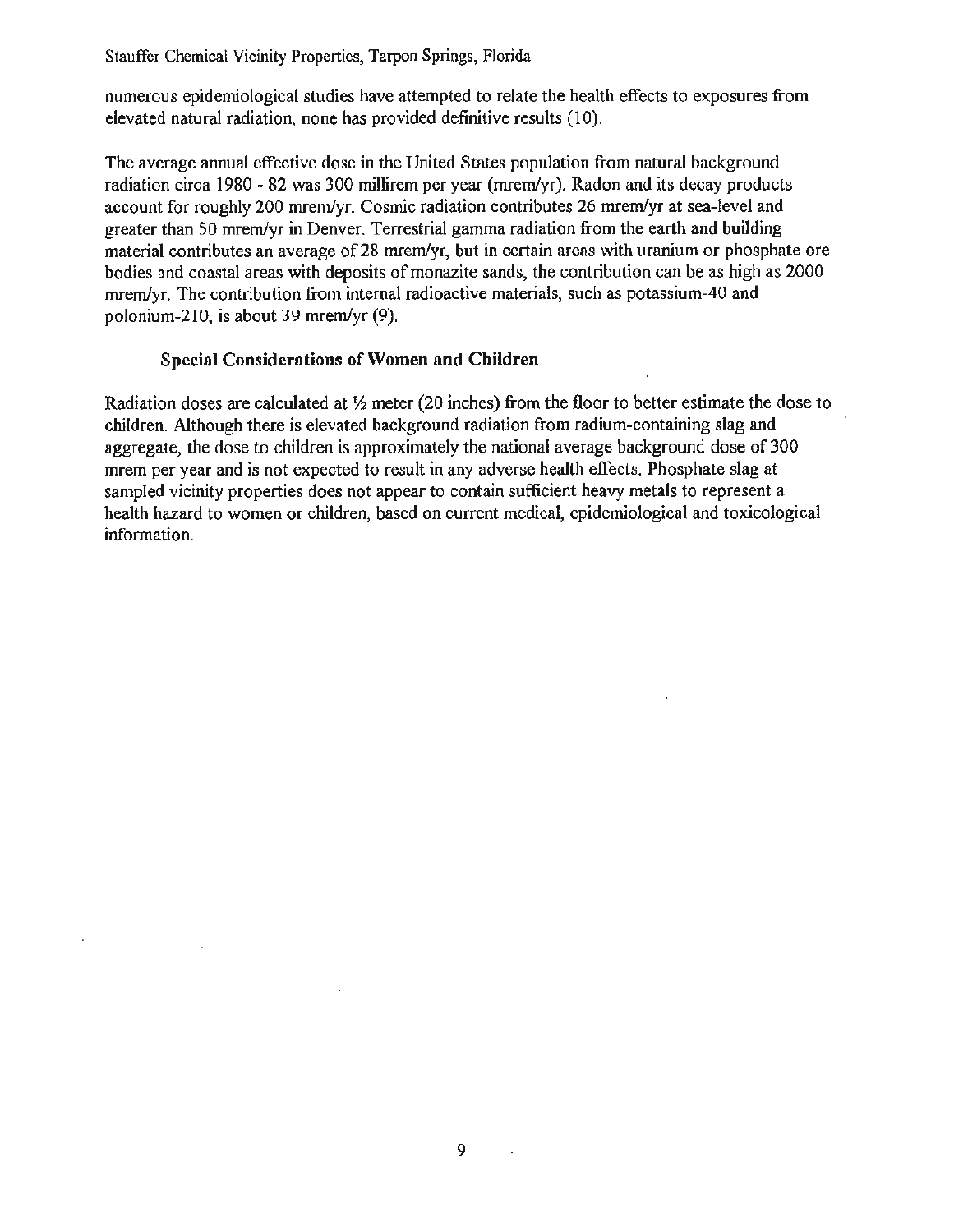# **CONCLUSIONS**

- 1. Phosphate slag from the Stauffer Chemical Superfund site reportedly has been used as concrete aggregate in homes, roads and roadbeds in the Tarpon Springs and Holiday, Florida vicinity.
- 2. Although there is elevated background radiation from radium-containing slag and aggregate, the total background dose to a maximally exposed child in residence  $\#1$  is roughly the national average background dose of 300 mrem per year.
- 3. Annual background dose contribution from building materials to the maximally exposed child in residence #1 does not exceed the NCRP's recommended limit of 500 mrem per year.
- 4. Phosphate slag at sampled vicinity properties, does not appear to contain sufficient leachable heavy metals to represent a public health hazard, based on current medical, epidemiological and toxicological information.
- 5. Combined exposures from driveways and roads containing phosphate slag are not a health threat.

#### RECOMMENDATION

The ATSDR recommends that public health education be provided to help the public better understand that there is currently no general public health hazard posed by the phosphate slag and to provide information to community members on the environmental health effects presented in the Stauffer Chemical Vicinity Properties public health assessment addendum.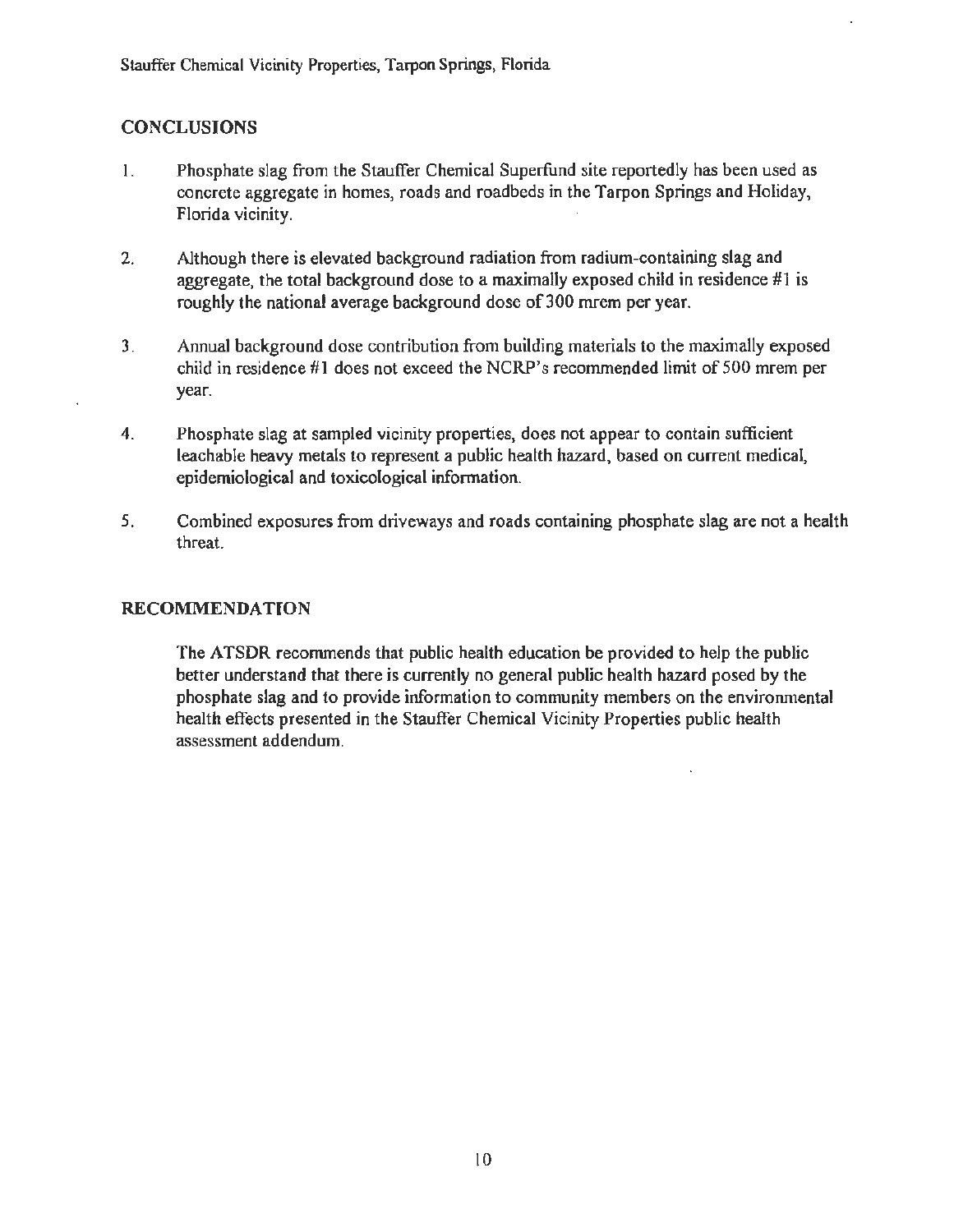### **PUBLIC HEALTH ACTION PLAN**

The public health action plan for the Stauffer Chemical Vicinity Properties contains a description of actions to be taken by the Agency for Toxic Substances and Disease Registry (ATSDR) and other government agencies at and in the vicinity of the site after the completion of this public health assessment. The purpose of this Public Health Action Plan is to ensure that this public health assessment not only identifies public health hazards but also provides a plan of action designed to mitigate and prevent adverse human health effects resulting from exposure to hazardous substances in the environment.

Upon request from the public, the Florida Department of Health (FDOH) will develop and implement an environmental health education program to help community members understand the potential for past exposure and to provide information on assessing any adverse health occurrences that might be related to phosphate slag.

#### **PREPARER OF REPORT**

Author

Michael D. Brooks, CHP Health Physicist Federal Facilities Assessment Branch Division of Health Assessment and Consultation ATSDR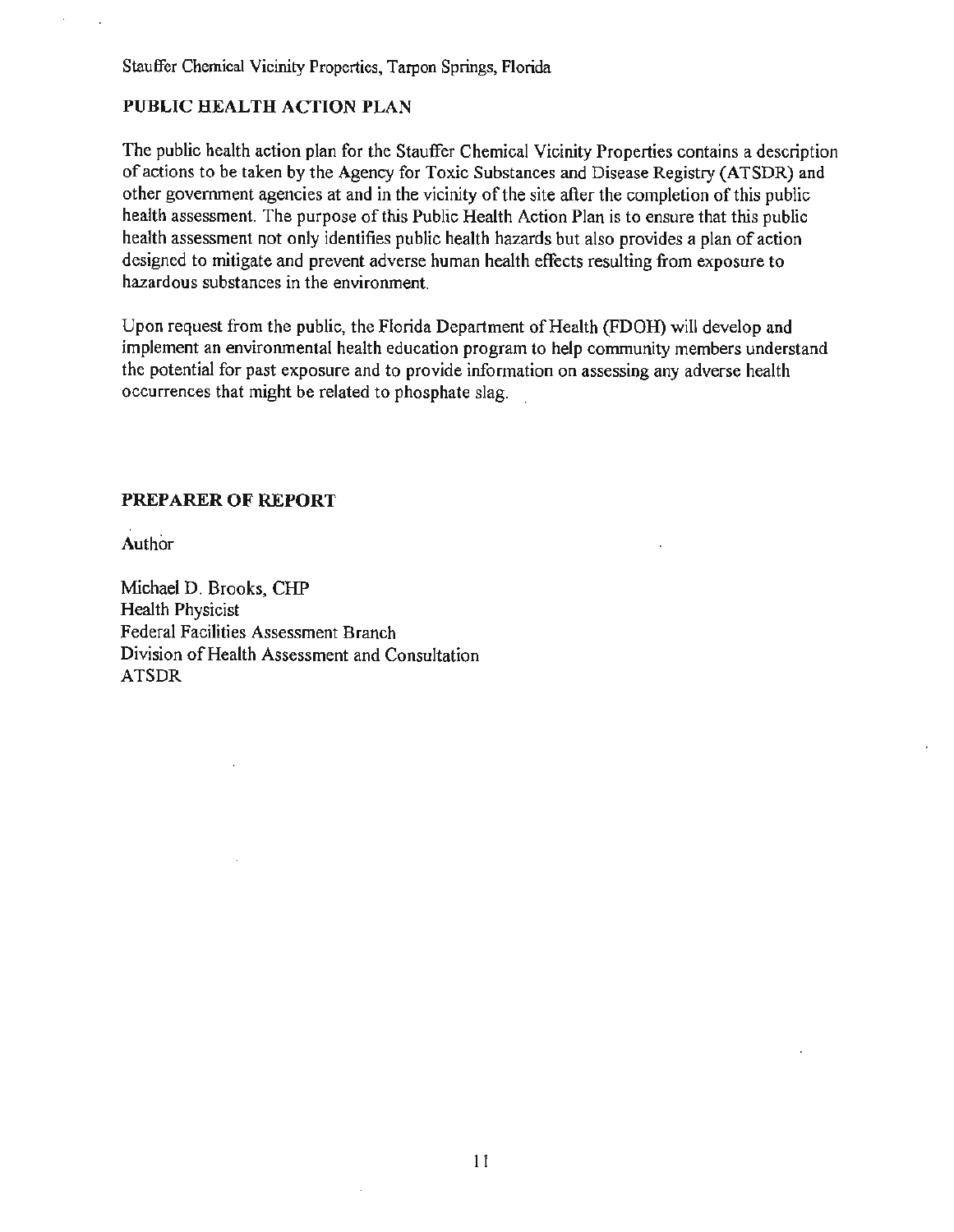#### **REFERENCES**

- I. Bureau of the Census, U.S. Department of Commerce, Washington, DC, 1990 Census Data Files.
- 2. Memorandum dated September 2, 1998, from Rick Button, Health Physicist to John Blanchard, Remedial Project Manager, US EPA. Report on radiological surveys conducted and observations for the offsite Stauffer Chemical visit of August, 1998 in Tarpon Springs, FL. ·
- 3. Memorandum dated September 17, 1998, from John Griggs, Chief Monitoring and Analytical Services Branch to John Blanchard, US EPA Region IV, Waste Division. Radiochemical results for Tarpon Springs Samples.
- · 4. Florida Department of Health. Preliminary Public Health Assessment for Stauffer Chemical Company/Tarpon Springs, Tarpon Springs, Pinellas County, Florida. FDOH: Tallahassee, August 4, 1993.
	- 5. Florida Department of Health, Bureau of Environmental Toxicology, Under Cooperative Agreement with the Agency for Toxic Substances and Disease Registry, Health Consultation for the Gulfside Elementary School, Holiday, Florida dated June 18, 1998.
	- 6. ICRP (1990). International Commission on Radiological Protection (ICRP) Recommendations of the International Commission on Radiological Protection. ICRP Publication 60. New York: Pergamon Press. 1990.
	- 7. National Council on Radiation Protection and Measurements. Influence of Dose and Its Distribution in Time on Dose-Response Relationships for Low-LET Radiations, NCRP Report No. 64. NCRP: Bethesda, 1980.
	- 8. National Council on Radiation Protection and Measurements. Limitation of Exposure to Ionizing Radiation, NCRP Report No. 116. NCRP: Bethesda, March 31, 1993.
- 9. National Council on Radiation Protection and Measurements. Exposure of the Population in the United States and Canada from Natural Background Radiation, NCRP Report No. 94. NCRP: Bethesda, December 30, 1987.
- 10. National Council on Radiation Protection and Measurements. Ionizing Radiation Exposure of the Population in the United States, NCRP Report No. 93. NCRP: Bethesda, September 1, 1987.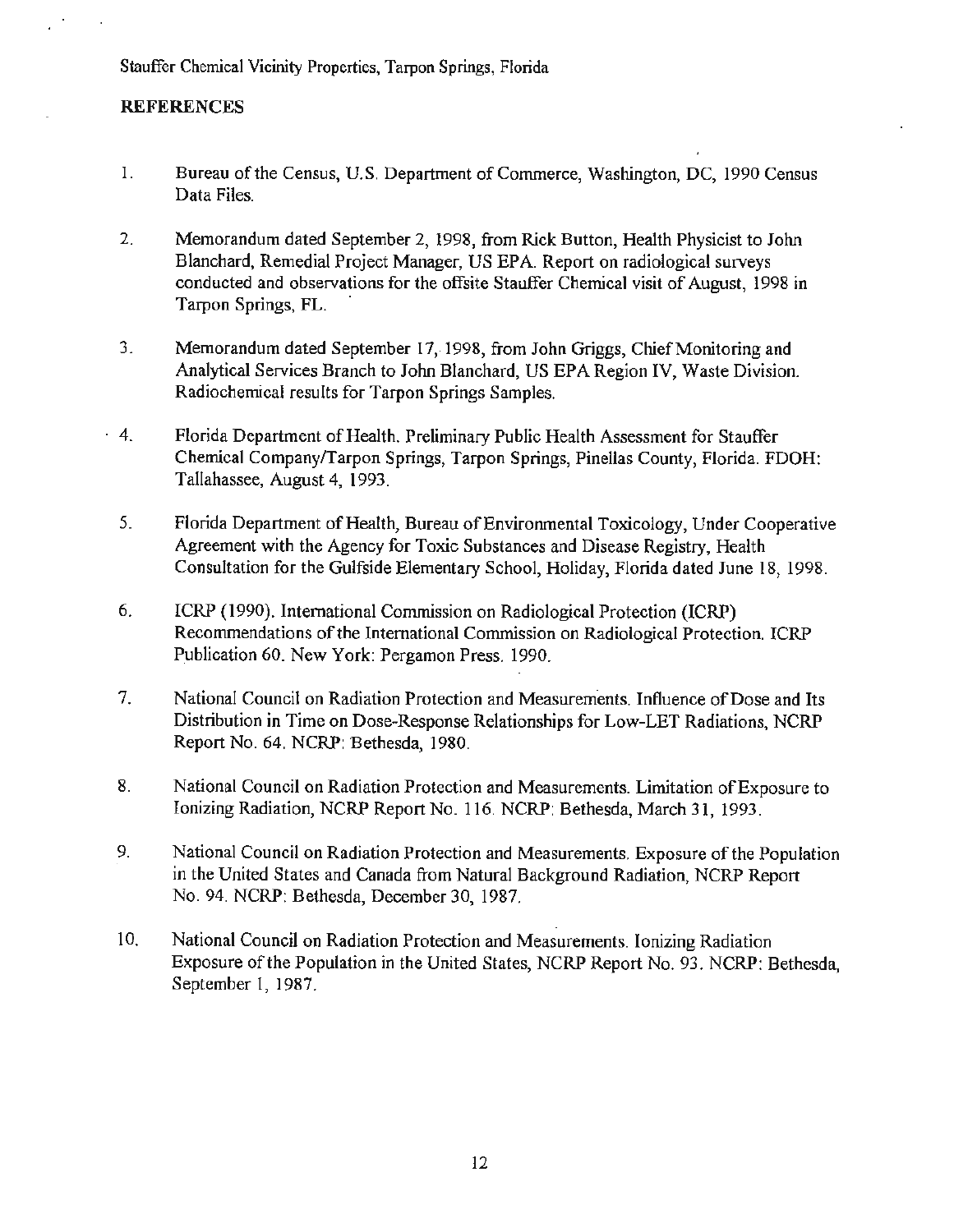#### **Appendix A Dose Estimation**

The observed radiation background for similar residences was 6-7 microrad per hour (urad/hr). Average dose rates in affected areas ranged from 15.4 to 39.1 µrad/hr. One thousand µrads are equivalent to one millirem for gamma radiation. The National Council on Radiation Protection and Measurements (NCRP) states that some building materials can contain naturally occurring radioactive materials and should only be remediated if annual doses exceed 500 millirem per year  $(8).$ 

| Location:          | Residence 1                       | urad/hr (waist level) | urad/hr ground level   Average |                 |
|--------------------|-----------------------------------|-----------------------|--------------------------------|-----------------|
| #1                 | basement                          | 42                    | 49                             | 45              |
| #2                 | basement                          | 38                    | 44                             | 41              |
| #3                 | basement                          | 43                    | 48                             | 46              |
| #4                 | basement                          | 47                    | 51                             | 49              |
| #5                 | basement                          | 44                    | 51                             | 47              |
| #6                 | basement                          | 31                    | 41                             | 36              |
| #7                 | basement                          | 45                    | 46                             | 45              |
| #8                 | basement                          | 30                    | 44                             | $\overline{37}$ |
| #9                 | basement                          | 46                    | 53                             | 49              |
| #10                | basement                          | 42                    | 48                             | 45              |
| #11                | bedroom                           | $\overline{31}$       | 41                             | 36              |
| #12                | bedroom                           | 30                    | 39                             | 35              |
| #13                | 1st floor                         | 14                    | 17                             | 16              |
| #14                | 1st floor                         | 20                    | 28                             | 24              |
| #15                | 1st floor                         | 10                    | 9                              | 10              |
| #16                | 1st floor                         | 19                    | 26                             | 22              |
| #17                | 1st floor                         | 26                    | 29                             | $\overline{27}$ |
| #18                | 1st floor                         | 25                    | 31                             | 28              |
| #19                | 1st floor                         | 11                    | 12                             | 11              |
| #20                | 1st floor                         | 9                     | 11                             | 10              |
| #21                | driveway                          | 29                    | 38                             | 34              |
| #22                | driveway                          | 29                    | 39                             | 34              |
| #23                | driveway                          | 60                    | 73                             | 67              |
| Average            | living areas                      | 16.7 (1st floor)      |                                |                 |
| <b>Annual Dose</b> | from Building Materials<br>(mrem) |                       |                                | 210             |

Table 1 Stauffer Chemical Vicinity Properties - Residence 1

Note: One thousand microrad (urad) are equivalent to one millirem (mrem) for gamma radiation.

To calculate an Annual Dose, because there were small children in the home, took an average of the one meter and ground level measurements, then for each area (e.g. bedroom, 1<sup>st</sup> floor) took an average of readings, then subtracted the local background of 6 urad/hr and assumed 12 hours per day in the bedroom, 5 hours in the basement. one hour on the first floor and one hour on the driveway for 350 days per year.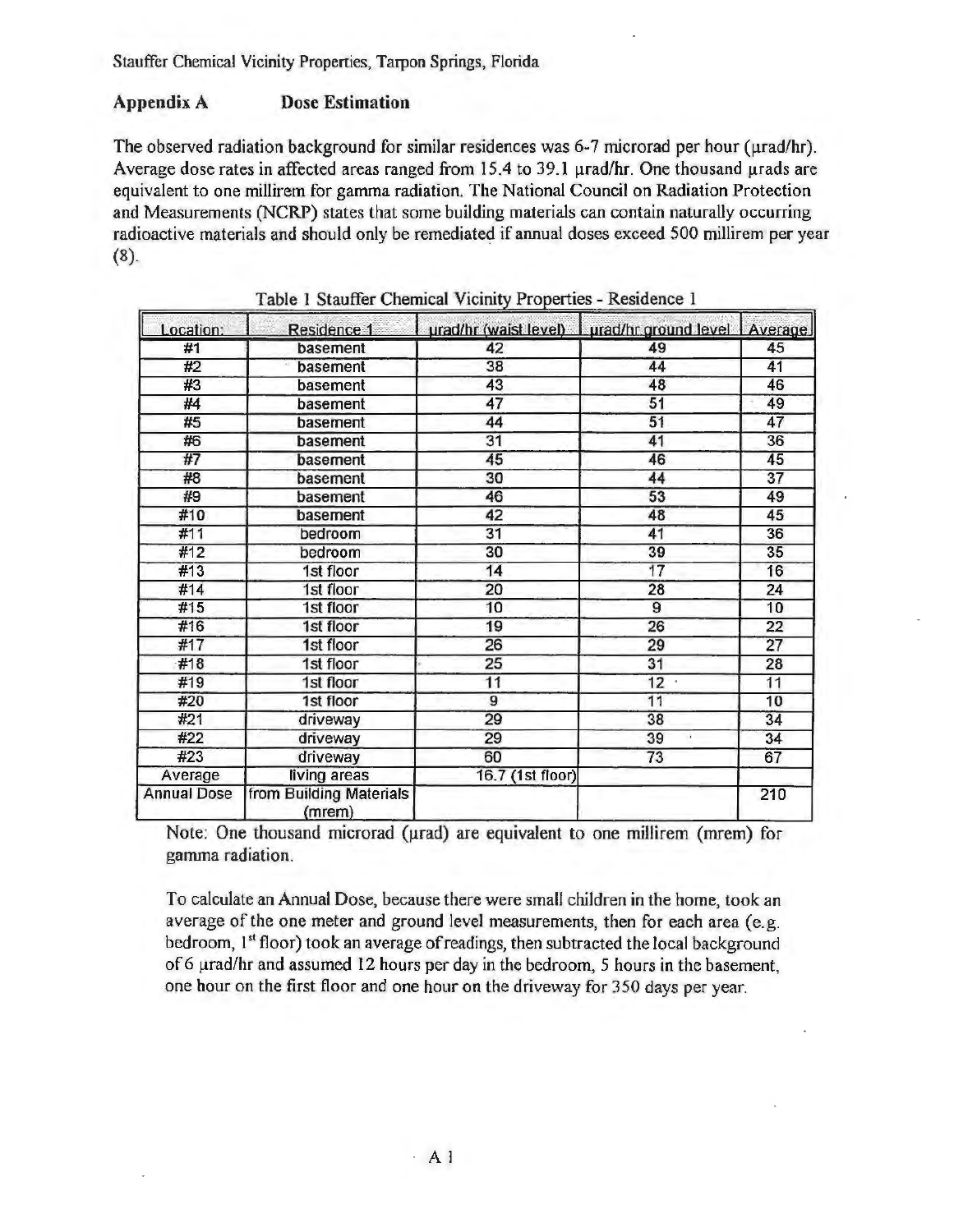| Location:                                        | <b>Residence 2</b> | urad/hr<br>(waist level) |
|--------------------------------------------------|--------------------|--------------------------|
| #1                                               | bedroom            | 20                       |
| #2                                               | bedroom            | 21                       |
| #3                                               | bedroom            | 20                       |
| #4                                               | bedroom            | 22                       |
| #5                                               | bedroom            | 26                       |
| #6                                               | bedroom            | 27                       |
| #7                                               | bedroom            | 28                       |
| #8                                               | bedroom            | 21                       |
| #9                                               | bedroom            | 25                       |
| #10                                              | bedroom            | 27                       |
| #11                                              | bedroom            | 29                       |
| #12                                              | bedroom            | 27                       |
| #13                                              | bedroom            | 21                       |
| from building<br><b>Annual Dose</b><br>materials |                    | 76 (mrem)                |

Table 2 Stauffer Chemical Vicinity Properties - Residence 2

Note: One thousand microrad (urad) are equivalent to one millirem (mrem) for gamma radiation. To calculate an Annual Dose, averaged the readings, then subtracted local background of 6 µrad/hr and assumed 12 hours per day in the bedroom and 5 hours in other parts of the house for 350 days per year.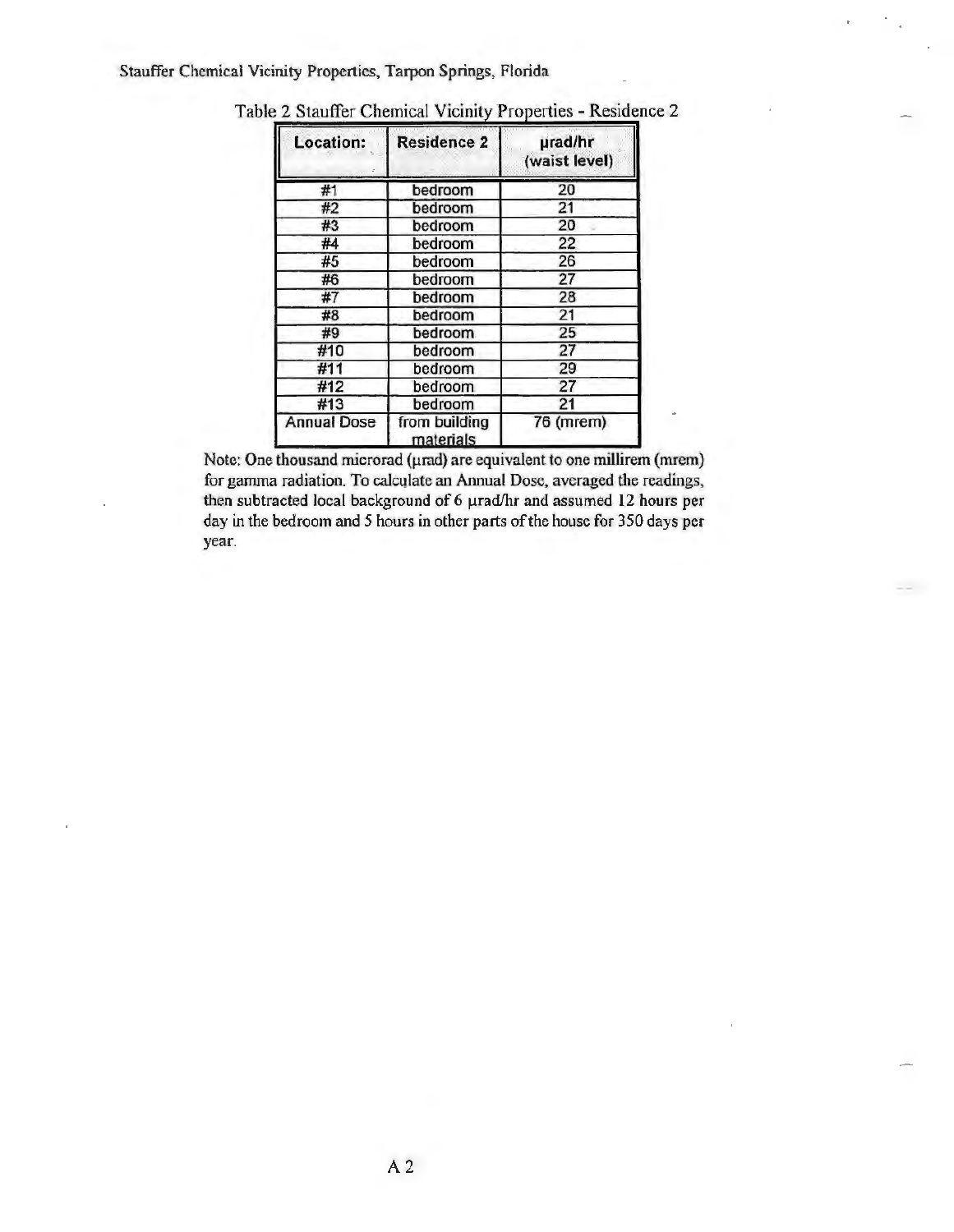| Location:   | <b>Residence 3</b> | <b>µrad/hr</b>  |
|-------------|--------------------|-----------------|
|             |                    | (waist level).  |
| #1          | $0/s$ slab         | 25              |
| #2          | $o/s$ slab         | $\overline{25}$ |
| #3          | $o/s$ slab         | 19              |
| #4          | $o/s$ slab         | $\overline{19}$ |
| #5          | o/s slab           | $\overline{22}$ |
| #6          | o/s slab           | 29              |
| #7          | o/s slab           | 22              |
| #8          | o/s slab           | 23              |
| #9          | living room        | $\overline{22}$ |
| #10         | living room        | 19              |
| #11         | living room        | 19              |
| #12         | living room        | $\overline{20}$ |
| #13         | kitchen            | 20              |
| #14         | kitchen            | 19              |
| #15         | bathroom           | $\overline{15}$ |
| #16         | o/s bathroom       | $\overline{15}$ |
| #17         | side bedroom       | 8               |
| #18         | back left bedroom  | 7               |
| #19         | back right bedroom | $\overline{15}$ |
| #20         | back right bed     |                 |
| Annual Dose | from building      | 41 (mrem)       |
|             | <u>materials</u>   |                 |

Table 3 Stauffer Chemical Vicinity Properties - Residence 3

Note: One thousand microrad (urad) are equivalent to one millirem (mrem) for gamma radiation. To calculate an Annual Dose subtracted local background of 6 µrad/hr, then for each area (e.g. bedroom) took an average of readings, and assumed 12 hours per day in the bedroom, *5* hours in other areas of the house and 1 hour on the outside slab for 350 days per year.

| Location:          | <b>Residence 4</b>                | prad/hr<br>(waist level) |
|--------------------|-----------------------------------|--------------------------|
| #1                 | garage                            | 21.5                     |
| #2                 | garage                            | 25.7                     |
| #3                 | garage                            | 21.7                     |
| #4                 | garage                            | 21.5                     |
| #5                 | foyer                             | 10.2                     |
| #6                 | foyer                             | 9,4                      |
| #7                 | foyer (by door)                   | 13.0                     |
| #8                 | adjacent bath                     | 12.1                     |
| #9                 | adjacent bath                     | 9.8                      |
| #10                | back door                         | 11.4                     |
| <b>Annual Dose</b> | from building<br><u>materials</u> | $50$ (mrem)              |

Table 4 Stauffer Chemical Vicinity Properties - Residence 4

Note: One thousand microrad ( $\mu$ rad) are equivalent to one millirem (mrem) for gamina radiation.. To calculate an Annual Dose, subtracted local background of 6  $\mu$ rad/hr, then for each area (e.g. garage, foyer) took an average of readings, and assumed 12 hours per day in the house and *5* hours in the garage for 350 days per year.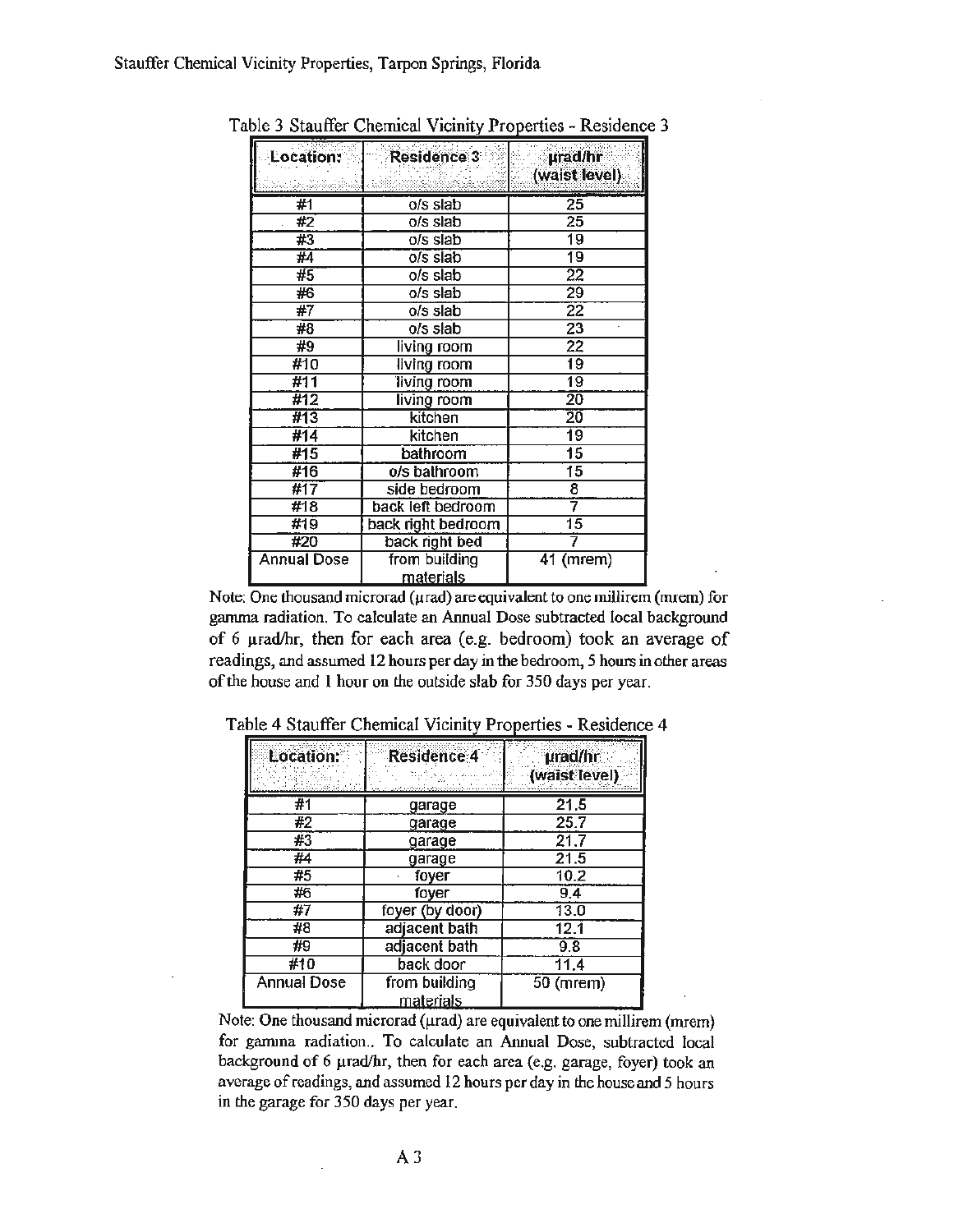| Contaminant      | <b>Driveway</b><br>Pavement | <b>Driveway</b><br><b>Base</b> | Yard Soil    | <b>Comparison Value</b>                                      |
|------------------|-----------------------------|--------------------------------|--------------|--------------------------------------------------------------|
| Antimony         | 0.0566                      | 0.252                          | 0.0469       | 20 (Chronic RMEGs Child)                                     |
| Arsenic          | 4.85                        | 3,84                           | 0.829        | 20 (Chronic RMEGS Child)                                     |
| <b>Beryllium</b> | 1.24                        | 1.92                           | 0.749        | 100 (Chronic RMEGS Child)                                    |
| Chromium         | 27.7                        | 22.3                           | 49.6         | 200 (Chronic RMEGS Child)                                    |
| Lead             | 18.2                        | 11.7                           | 31,8         | 400 (EPA Screening Level)                                    |
| Thallium         | 0.70                        | 0.614                          | 0.0658       | 5 (Chronic RMEGS Child)                                      |
| Vanadium         | 33.9                        | 26.3                           | 17.2         | 200 (Intermediate EMEG Child)                                |
| Radium-226       | 70.2 (pCi/g)                | $6.21$ (pCi/g)                 | 25.1 (pCl/g) | 5 pCi/g to 5 cm depth<br>15 pCi/g below 5 cm<br>(40 CFR 192) |

Table 5 Maximum Contaminant Concentrations in Parts per Million (ppm)

 $\mathcal{C}_{\mathcal{A}}$ 

 $\mathcal{L}^{\text{max}}$ 

Key: Reference Media Exposure Guideline (RMEGS) Environmental Media Exposure Guideline (EMEG) EPA Standards for Uranium and Thorium Mill Tailings {40 CFR 192 (1983)} Code of Federal Regulations (CFR)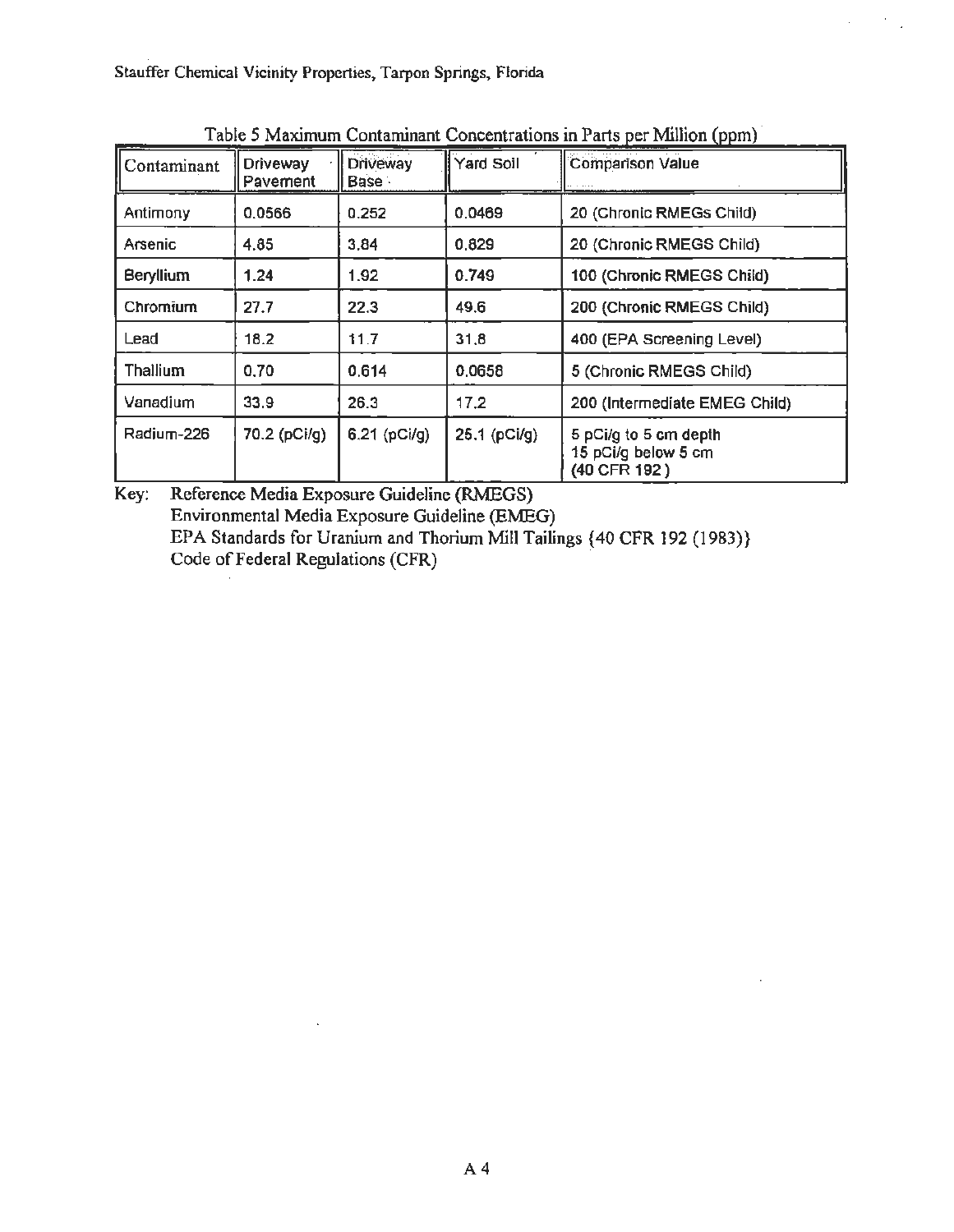#### Appendix B Public Comments

The ATSDR responses to the following comments are in *italics.* 

The ATSDR should be commended on this report since it conveys the radiological situation in Tarpon Springs to the public in a manner that is easy to understand. In addition, the radiation doses are put into proper perspective by comparison with the LOAEL and natural background. They should also be commended for their use of the word "guidelines" instead of"standards" when referencing the 100 mrem per year recommended dose limit. However, the report requires clarification on a number of issues.

The ATSDR should clarify that these guidelines do not apply to slag but are used to put the estimated doses into perspective. Phosphate slag is not a man-made radioactive material or a licensed radioactive material. It is a naturally-occurring radioactive material. It is appropriate to use these guidelines as a means of putting these estimated doses into perspective; however, the report fails to clarify this point.

#### *Clarified throughout document that phosphate slag is a naturally occurring material.*

As an example, the reports states that at one residence, the levels of ionizing radiation exceed both national and international guidelines for exposure by more than a factor of two. The report should indicate that these guidelines do not apply to phosphate slag, but only to licensed radioactive materials. The only guideline which could apply to phosphate slag is 500 mrem per year as recommended by the NCRP for continuous exposure to natural sources in remediation situations. In reference 6 (ICRP 60), the International Commission on Radiological Protection specifically states on page 44 that situations such that in Tarpon Springs are outside the scope of the dose limits for public exposure. Similarly, in reference 8 (NCRP 116), the National Council on Radiation Protection and Measurements states on page 45 that their recommended public dose limit of 100 mrem per year applies only to man-made sources of radioactivity. The radioactive material in phosphate slag is not man-made but naturally-occurring radioactivity. Yet, on page 7 of the ATSDR report, the reader is left with the impression that this guideline applies to exposures from phosphate slag. While the 100 mrem per year criterion is useful for comparison purposes, the public deserves to know that this criterion does not apply to radiation exposures from phosphate slag.

# *Corrected to make clear that the guideline for naturally occurring radioactive material in building materials comes from NCRP 116 and that this is not a man made radioactive material.*

The report uses units of  $\mu$ rads, millirems, millrads, rems and rads. I would suggest that all the units be converted to millrems for clarity and ease of understanding. The reader is much more likely to understand a comparison between 300 mrem per year and 10,000 mrem than the comparison in Conclusion 3 between 300 mrem per year and 10 rem; and the comparison on page 7 between 100 millirem per year over a lifetime and 10 to 25 rem in one exposure. On page 7, for example, wording such as "The lowest observed adverse effect level from ionizing radiation is from 10,000 to 25,000 mrem in one exposure..." would be more understandable and provide a more useful perspective for the reader. The ATSDR should also be commended for the use of the LOAEL, since the public deserves to know that adverse health effects are not observed at dose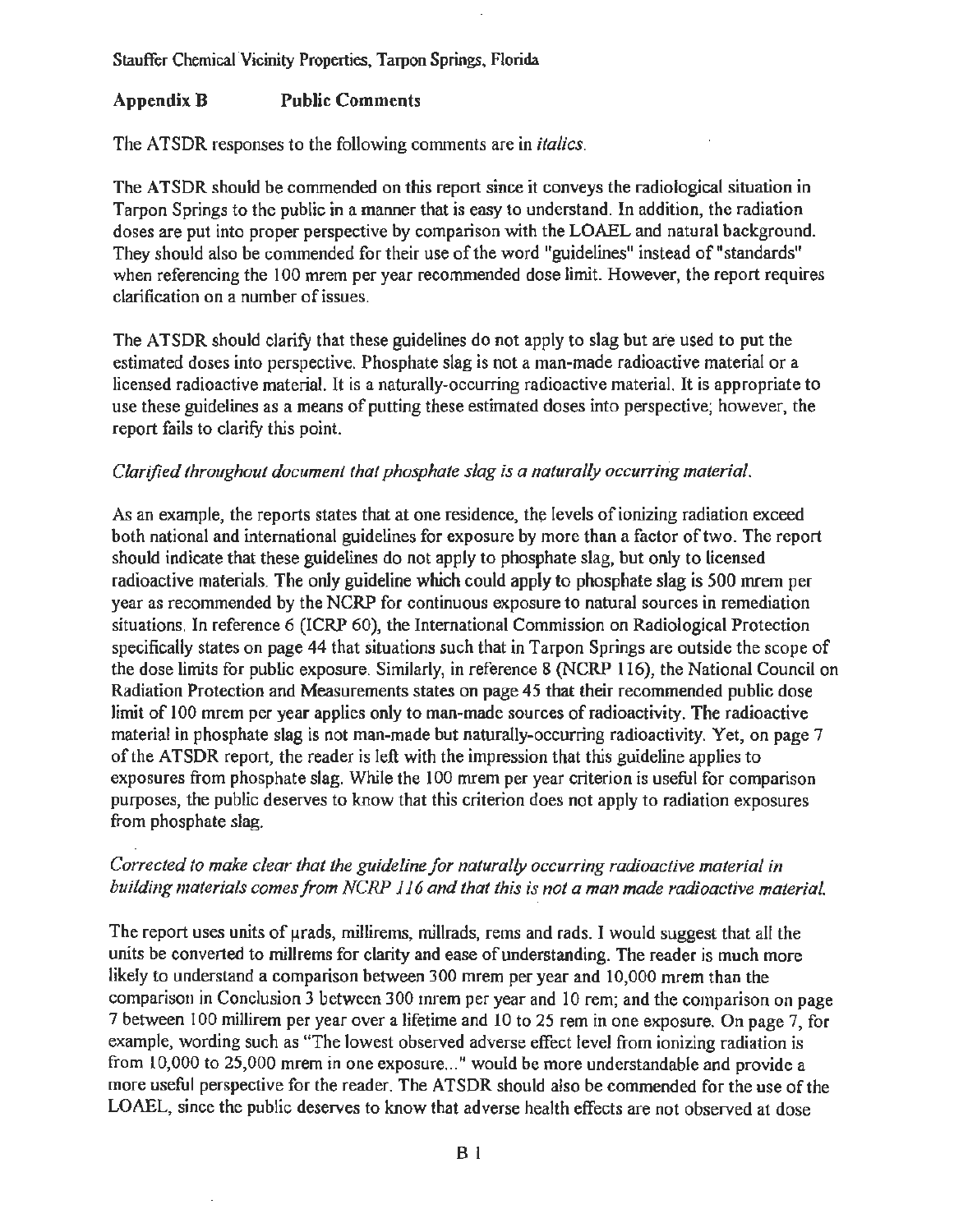levels such as those which are estimated in this report. The ATSDR should also list the occupational dose limit of 5,000 mrem per year as a level considered safe for occupational radiation workers.

# *Converted all units discussed to millirem.*

The report indicates that the PIC is calibrated in urad per hour. It is my understanding that a PIC is designed to measure gamma radiation in air, which is properly measured with the unit Roentgens per hour or micro-Roentgens per hour. The rad describes the absorption of energy in tissue, not air, although the conversion from Roentgens to rads is simple. I do not, however, recommend the use of this unit since all the units in the report should be converted, as accurately as possible, to millirem to avoid confusion. However, my understanding of the definition of the Roentgen indicates that the statement of calibration of the PIC may be incorrect.

# *The PIC is calibrated using a NIST traceable standard, so that readings can be converted to prad per hour. The chamber is constmctedfrom a tissue equivalent material, so that readings are tissue equivalent and energy independent.*

On page 7, the report refers to "high" concentrations of radium-226 in phosphate slag. From a radiation protection standpoint, the concentrations of radium-226 found in phosphate slag cannot be considered high since concentrations of radium-226 can be found in the natural environment which exceed these levels. A more appropriate characterization would be "elevated" such as was appropriately used at the top of page 8 and in other parts of the report.

# *Changed to "elevated", as suggested*

This report goes to great lengths to educate the public as to the potential radiation doses which might be received by persons who may be exposed to phosphate slag in their homes and in the environment. The ATSDR's use of the LOAEL provides a comparison which is easy to understand if it is listed in the same units. However, the ATSDR should inform the reader as to the proper use of the radiation protection guidelines which are referenced in the report.

# *Attempted to clarify the proper use of ICRP and NCRP guidelines.*

Radioactive materials off-site appear similar to radioactive materials on the SMC site. The slag, regardless of where it occurs, has a low-- but elevated-- level of radioactivity. Simply put, the degree of danger from any radioactivity is directly proportional to the amount of slag nearby.

# *Slag contains naturally occurring radioactive materials, which is considered part of background. Doses did not exceed any applicable guideline.*

Prior to these studies, it was thought there might be "hot spots" from particularly radioactive batches of slag. This would be difficult to determine on-site due to the enormous amounts of slag. However, off-site it could manifest as unusually radioactive driveways or foundations. Fortunately, these studies show this is not the case.

*No change necessmy.*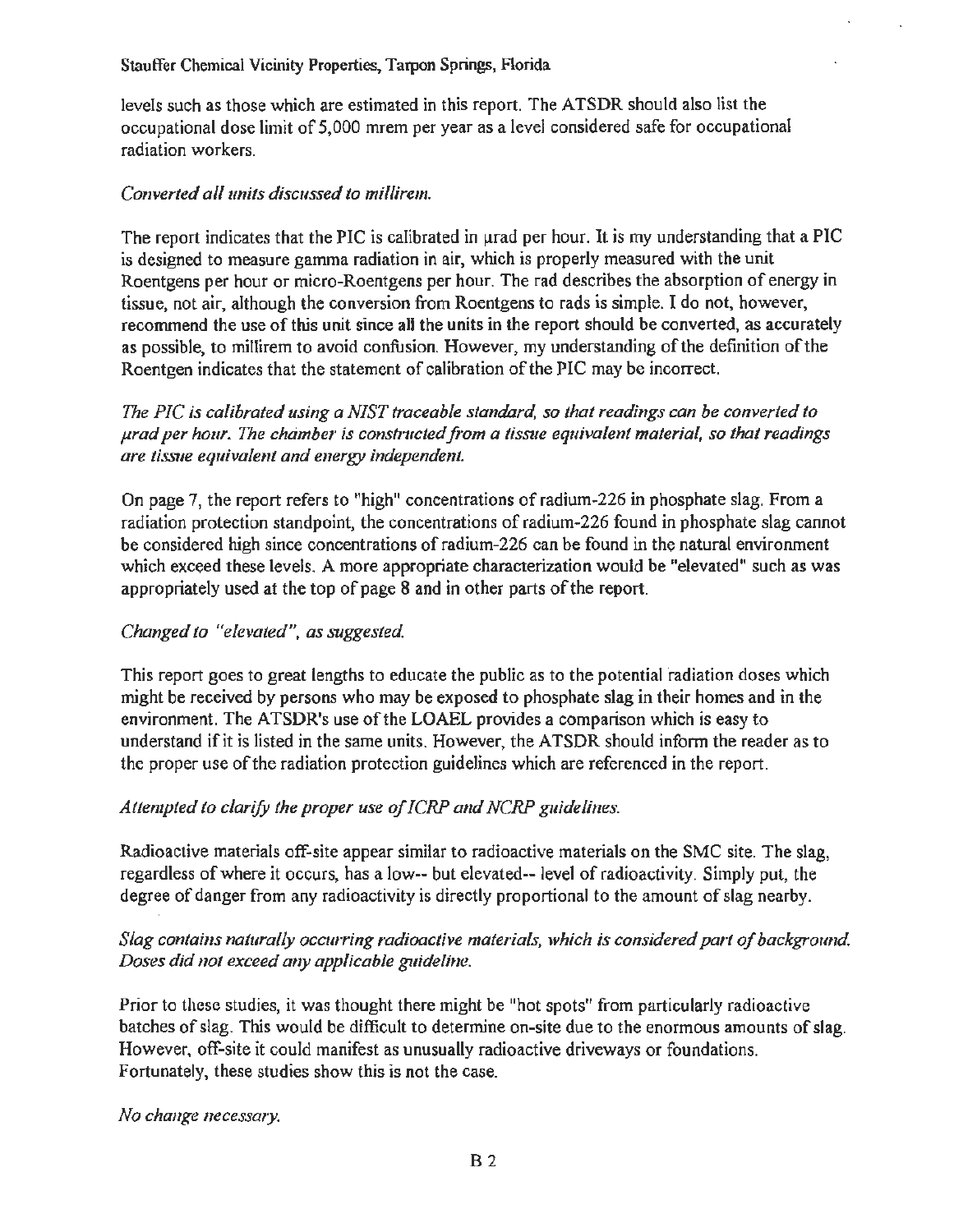Since there is a proportional relationship between the amount of slag and radioactivity, the site itself represents the largest hazard to the community; however, some areas where large amounts of slag were incorporated into building foundations can represent a lesser threat. In particular, the residence constructed using "hurricane-proof' methods that incorporated slag into walls and sub-floors represents an obvious potential hazard to its occupants. There is too little data and far too much speculation on health effects in the PHA to support the conclusion that this residence is completely safe from slag radioactivity. Extrapolating from bomb data on the one hand, versus speculating on granite buildings on the other hand, is poor science.

*A conservative dose estimate for a maximally exposed child residing in residence #I, was less than half the remediation guideline of the NCRP (8).* 

A study has been proposed for some time that would give residents radioactivity-sensitive film badges to accurately gauge individual exposure. This type of study affords another opportunity to view actual exposure, and such studies have been performed in other communities where there is a question of exposure. This data is needed before the full conclusions of the PHA can be accepted.

# *Film badges would.not be sensitive enough and tend to fade. The ATSDR would recommend that any homeowner interested in measuring their individual dose obtain a Thermo-Luminescent Dosimeter (fLD) from a local accredited lab.*

Conclusions in the PHA addendum regarding off-site arsenic cannot yet be accepted at face value. First, the report concludes arsenic is entirely trapped in vitreous "glass-like" material and therefore biologically unavailable. The studies authors seem to have jumped to this conclusion based on very little real data; to date the EPA has not provided compelling studies proving the "trapped arsenic" hypothesis. Secondly, the levels of arsenic considered toxic seem to be in debate. As far as can be determined, the ATSDR is deferring to the EPA, which is deferring to the State of Florida, which seems to be unable to offer any rationale for an arsenic threshold. Based on the discussions related so far it is doubtful if the state has a true policy regarding arsenic, and unlikely that any policy uses residential rather than commercial exposure level scenarios. Part of the picture is certainly political. According to a literature survey, arsenic has been a byproduct of numerous mining and manufacturing processes in Florida, as well as widely utilized in environmental control processes at golf courses and military institutions. Clearly, the State may not want to set a precedent for residential arsenic cleanup. Partly, the confusion over arsenic relates to its many different forms in the environment. As an element, arsenic will never be broken down, but arsenic can exist as soluble salts that are more toxic that the sintered form thought to occur in local Tarpon Springs residential areas.

# *EPA 's samples of off-site slag were below health comparison values for arsenic.*

There are soil extraction and toxicity tests that can answer some of the questions surrounding the safety of off-site materials. These studies could be designed to provide the toxicity answers thereby reducing community concerns. At the public meeting presenting the off-site findings, the EPA suggested that slag in the community be locally remediated as solid waste. This is also a logical opportunity to cancel the threat, or perceived threat, to local residents.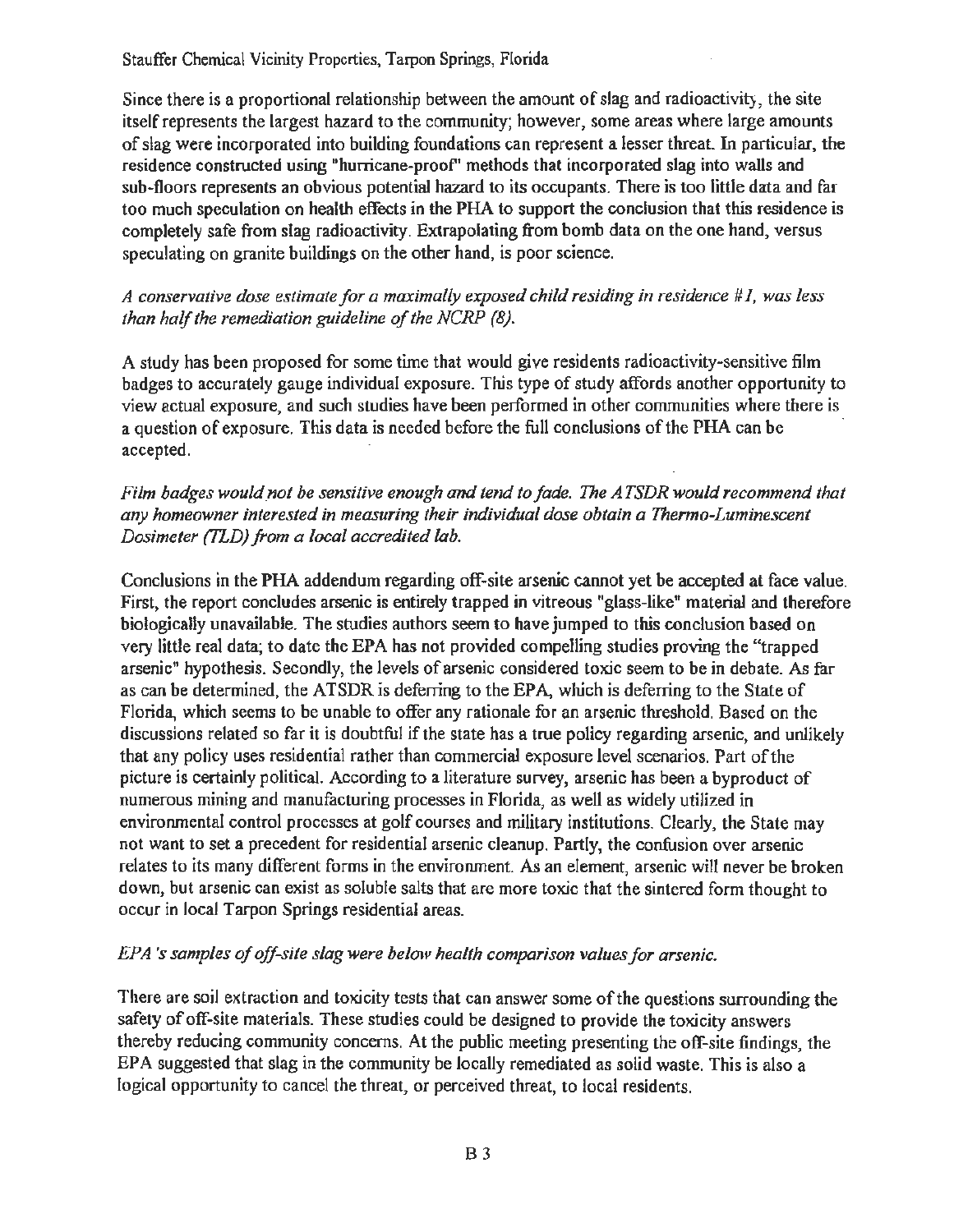*The ATSDR does not feel further sampling is warranted, based on current sample results.* 

The most obvious shortcoming, of this health assessment is that the findings on which it is based are incomplete and standards are either absent, presented without explanation (Table 5), ignored or dismissed.

*There are not always good or consistent guidelines available to make public health evaluations. The A TSDR strives to make public health evaluations of completed or potential exposures.* If *there is no exposure possible, then there is no health risk.* 

Mathematical projections of radiation exposure have been made, which may or may not approximate the actual exposure of affected individuals. This would be acceptable if there were no alternative way to collect experiential data. This is not the case, however. A sampling of affected residents needs to be given radioactivity-sensitive film badges to wear (over a period of time to be determined by the scientific community) to more accurately measure individual exposures. The local citizens deserve to be advised on the basis of information about what exposure is actually happening, rather than OD projections that do not take into consideration the life style of the individuals involved. Since techniques do exist to monitor the actual accumulation of exposure to radioactivity, and since the costs associated with that technique are not outrageously high, it seems to us that prudence would dictate that any scientist - and we assume that these results are being analyzed by scientists, not actuaries or risk managers- would not only recommend but urge that this extra step be taken to measure the actual, not the projected, exposure of the affected citizens.

*Film badges would not be sensitive enough and tend to fade. The ATSDR would recommend that any homeowner interested in measuring tfieir individual dose obtain a Thermo-Luminescent Dosimeter (TLD) from a local accredited lab.* 

The solubility, and thus the toxicity levels, of arsenic in offsite materials have not been investigated. The theory that arsenic is trapped and chemically/biologically unavailable is unsubstantiated. There have been no specific studies indicating that this is the case in any or all contaminated areas being included in these generalized conclusions. Pursuant to this lack of convincing data of the solubility of arsenic and other chemical contaminants, the questions relating to potential groundwater contamination have gone unasked and unanswered. Wells located in any areas with significant slag need to be tested for the contaminants of concern. The question of contaminated groundwater below contaminated offsite areas has been ignored.

*EPA samples were leach tested for heavy metals including arsenic and the lack of measurable quantities of arsenic and other heavy metals in leachate demonstrate that the material is insoluble and therefore not bioavailable.* 

There appears to be no agreement on what standards for arsenic are acceptable. While local citizens were once led to believe that  $10^{-6}$  risk levels for arsenic were to be applied as clean-up levels (.4 ppm or .8 ppm, depending on whether federal or state guidelines are referenced), this no longer seems to be the case. The PHA Draft itself makes no mention of the current disagreement over standards, and instead lists an RMEGS Comparison Value of20, which has the affect of minimizing the high arsenic concentrations found, leading to the average reader's perception that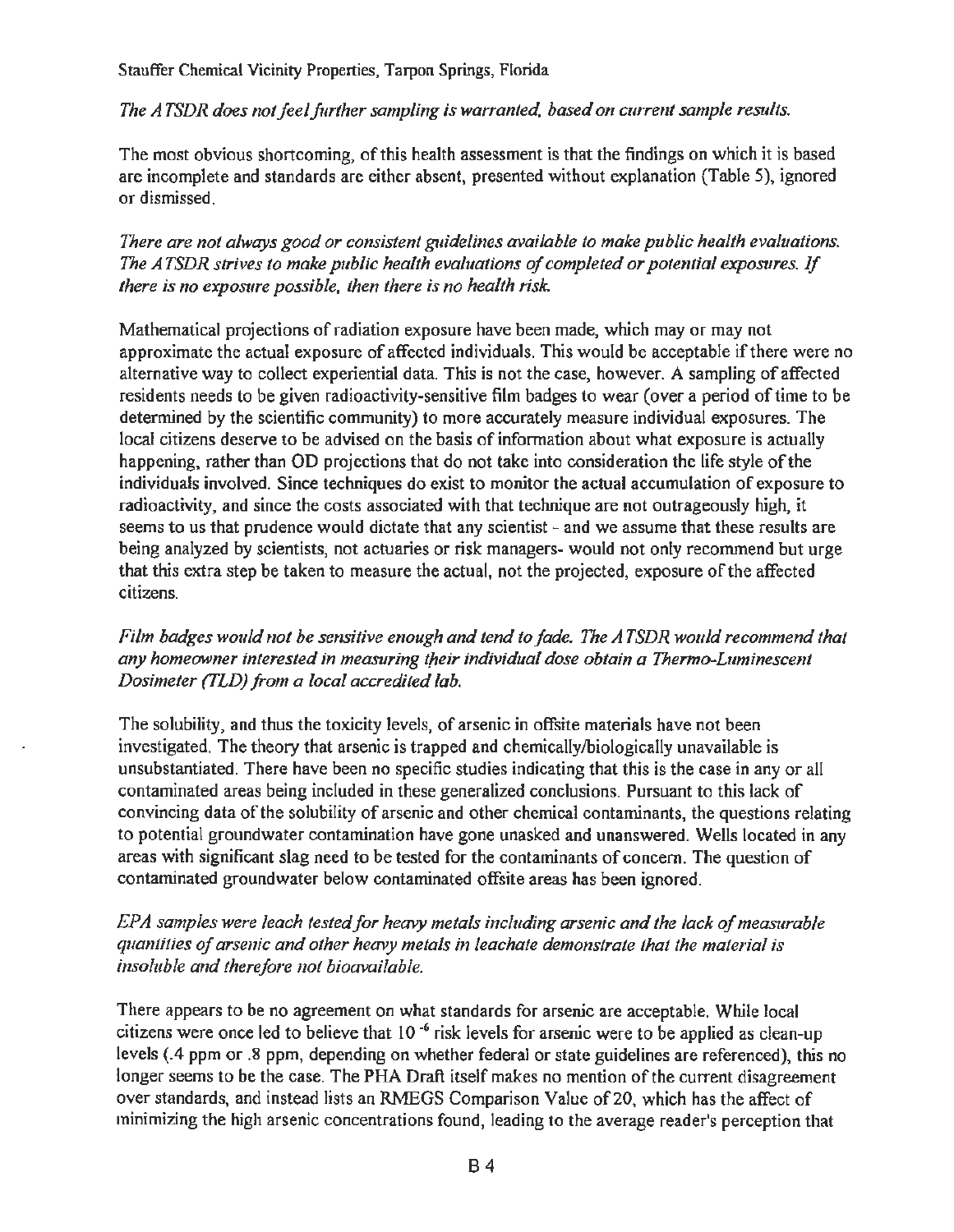the arsenic level is substantially below "standards." While the lack of clarity and the misleading nature of the information in Table 5 could be construed as an attempt to confuse local citizens concerning the degree of contamination found in the study, we must assume that there was no ill intent. We believe the problem is one of inattention to communication skills. Specifically, there is no definition and clarification of the actual meaning of the information in the "Comparison Value" column. The brief reference to this term on page 8 is not particularly enlightening or reassuring. In addition there is no information concerning the "commercial" and "residential" standards for the various heavy metal contaminants. We recognize that there is disagreement between the EPA and FDEP concerning certain standards and feel that this is of such importance that comment on the issue should have appeared in this report.

*It is true to say that there is considerable disagreement on a standard for arsenic in various media. Because the ATSDR is not a regulatory body, we use media specific guidance from our staff of board certified toxicologists.* 

The Public Health Implications (page 8) contain a number of confusing and inconsistent statements. While acknowledging that both the ICRP and the NCRP recommend limiting annual exposure to external radiation to 100 mrem/yr above background levels, and that the annual dose to a person living in Residence #I could be over twice that limit, it goes on to predict that no adverse health effects would be expected from residing in that home. Within the space of the paragraphs, standards are described, a case in which the contamination considerably exceeds those standards is cited, and then the statement is made that no ill effects are anticipated. It is also stated on page 8 that contaminated slag does not appear to contain sufficient heavy metals to represent a public health hazard, ignoring the fact that levels of arsenic are well over the State of Florida's acceptable levels. Thus, there appears to be an arbitrary use of standards in this document. They are invoked when convenient. and at ether times ignored. The PHA lists standards for radiation and arsenic in some areas of the text, and then proceeds to ignore them in the Conclusion.

*The 100 mremlyr standard is mentioned only for comparison, as the source of radiation is from naturally occurring radioactive materials. Naturally occurring radioactive materials are considered part of background, and the 100 mremlyr standard is to protect from man-made exposures. The NCRP (8) has recommended remediation only* if *the annual dose from naturally occurring radioactive material in building materials exceed 500 mremlyear.* 

How is the ATSDR able to legitimately state that no ill effects are expected when standards are violated? It appears that the ATSDR chooses which standards to ignore and then does not give any rationale for so doing. The words "arbitrary" and "capricious" are used in the legal and community to describe this lack of consistency in applying applicable rules and standards.

*No health guidelines have been exceeded*